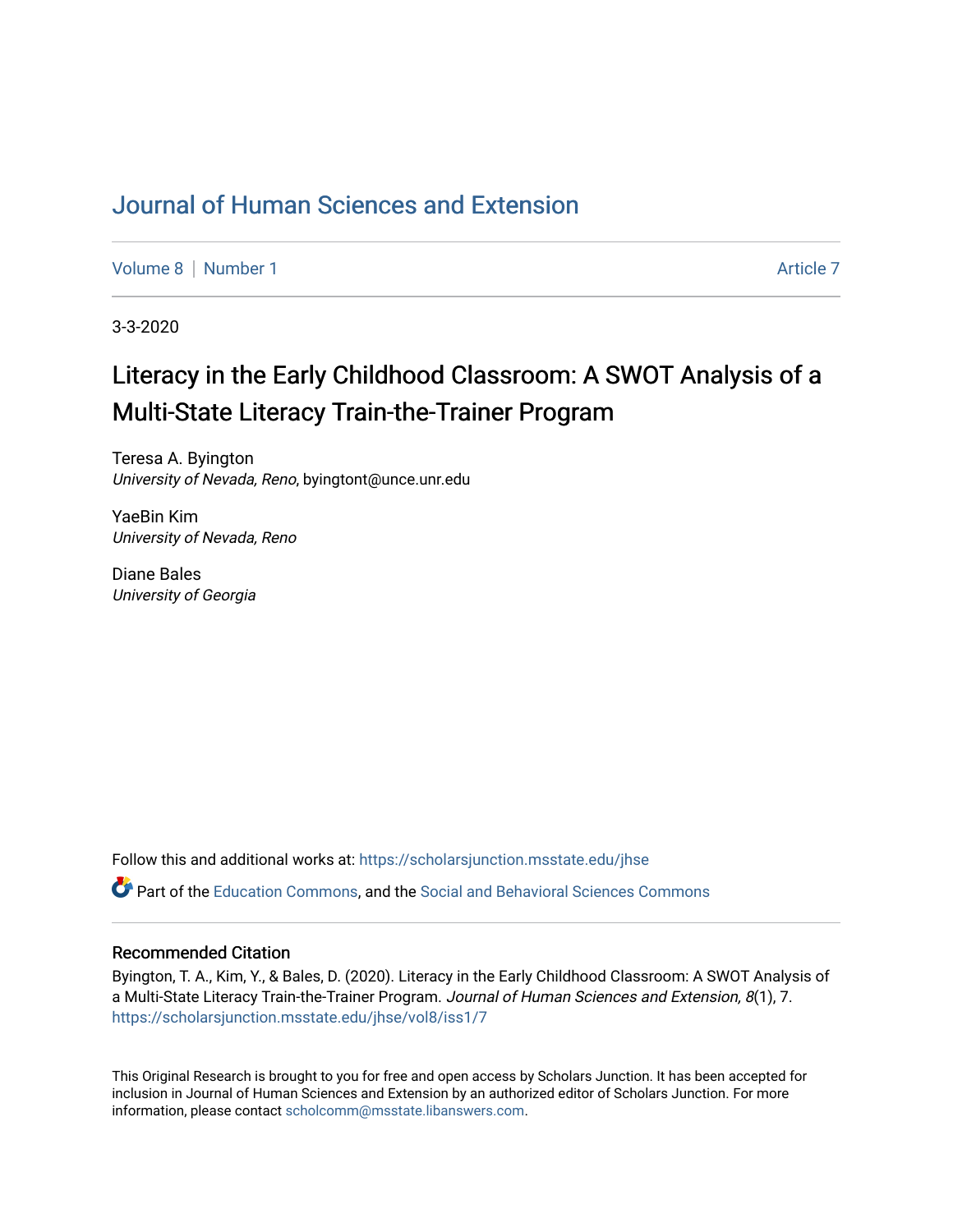## Literacy in the Early Childhood Classroom: A SWOT Analysis of a Multi-State Literacy Train-the-Trainer Program

#### Acknowledgments

A special thanks to all of the Extension educators and early childhood professionals who participated in the training program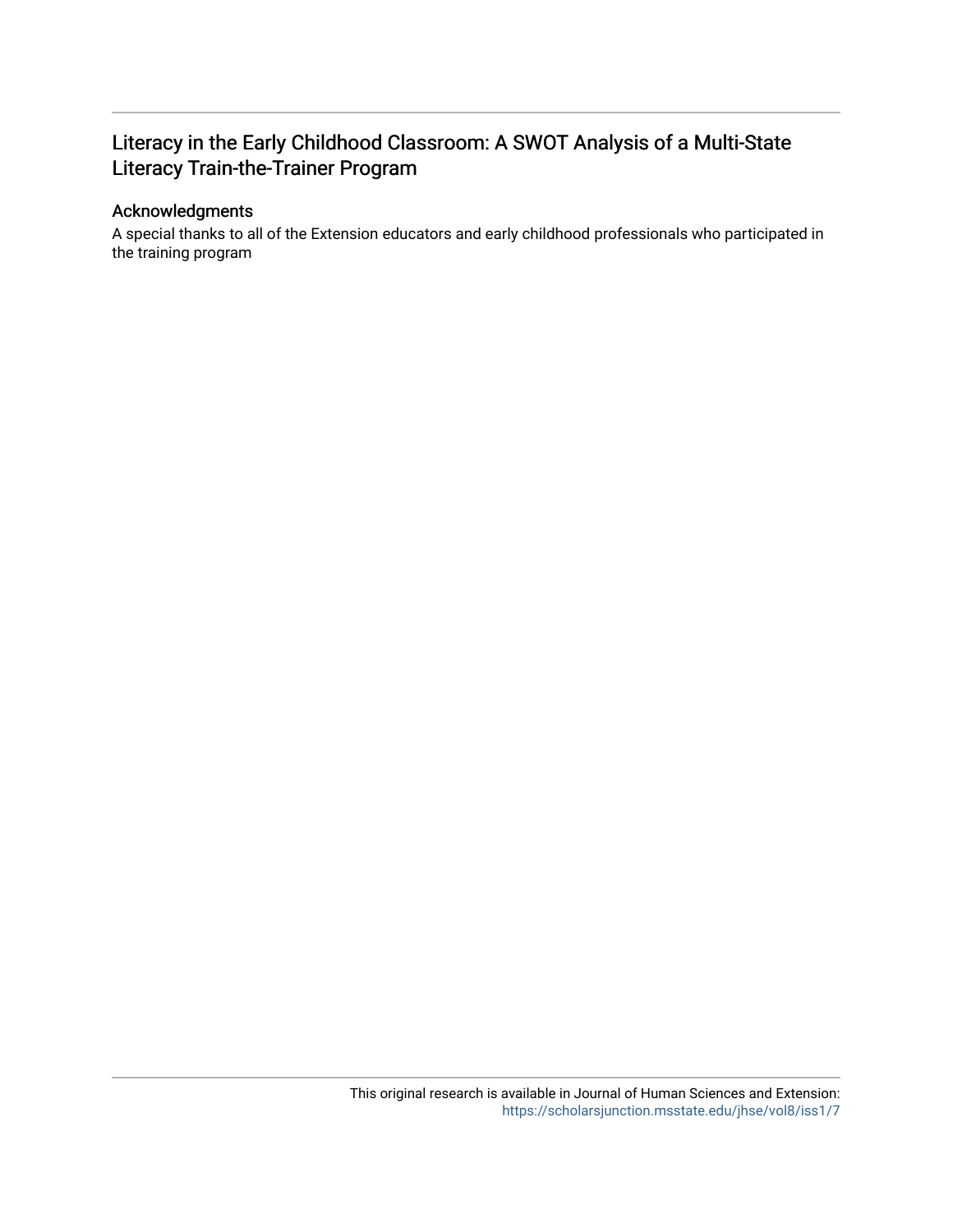# **Literacy in the Early Childhood Classroom: A SWOT Analysis of a Multi-State Literacy Train-the-Trainer Program**

**Teresa A. Byington YaeBin Kim** *University of Nevada, Reno*

#### **Diane Bales**

*The University of Georgia*

*Early childhood professionals attending in-depth literacy training have been shown to gain knowledge and change classroom practices. These early childhood professionals play an important role in children's literacy development. In this multi-state study, the effectiveness and usability of the Literacy in the Early Childhood Classroom training curriculum was evaluated using a SWOT (Strengths, Weaknesses, Opportunities, Threats) analysis. Eleven early childhood trainers participated in a train-the-trainer program and taught the literacy series to 238 early childhood professionals in four states. Participants attending the training series demonstrated significant knowledge gains on concepts related to oral language, phonological awareness, reading and vocabulary, and emergent writing. Trainers provided insights on successes of the literacy training series and what could be changed to improve the implementation and delivery of the series. Strengths of the training series included ease of implementing the training and strong supporting materials such as videos and children's books. Weaknesses of the series included program length and the need for concept clarity among some trainers. Opportunities included streamlining the training content and providing trainers with additional support prior to training implementation. Potential threats include the need to align the training curriculum to match different states' standards and childcare training policies.*

*Keywords:* literacy, early childhood, preschool, SWOT analysis, professional learning

## **Introduction**

Building a strong language and literacy foundation supports children's future school success (Pace, Alper, Burchinal, Golinkoff, & Hirsh-Pasek, 2019). Language skills developed in early childhood lay the groundwork for later reading and other academic skills (Dickinson, 2011). Children with stronger oral vocabularies at age 2 had better reading and math skills at the beginning of kindergarten (Morgan, Farkas, Hillemeier, Hammer, & Maczuga, 2015). Similarly,

Direct correspondence to Teresa A. Byington at byingtont@unce.unr.edu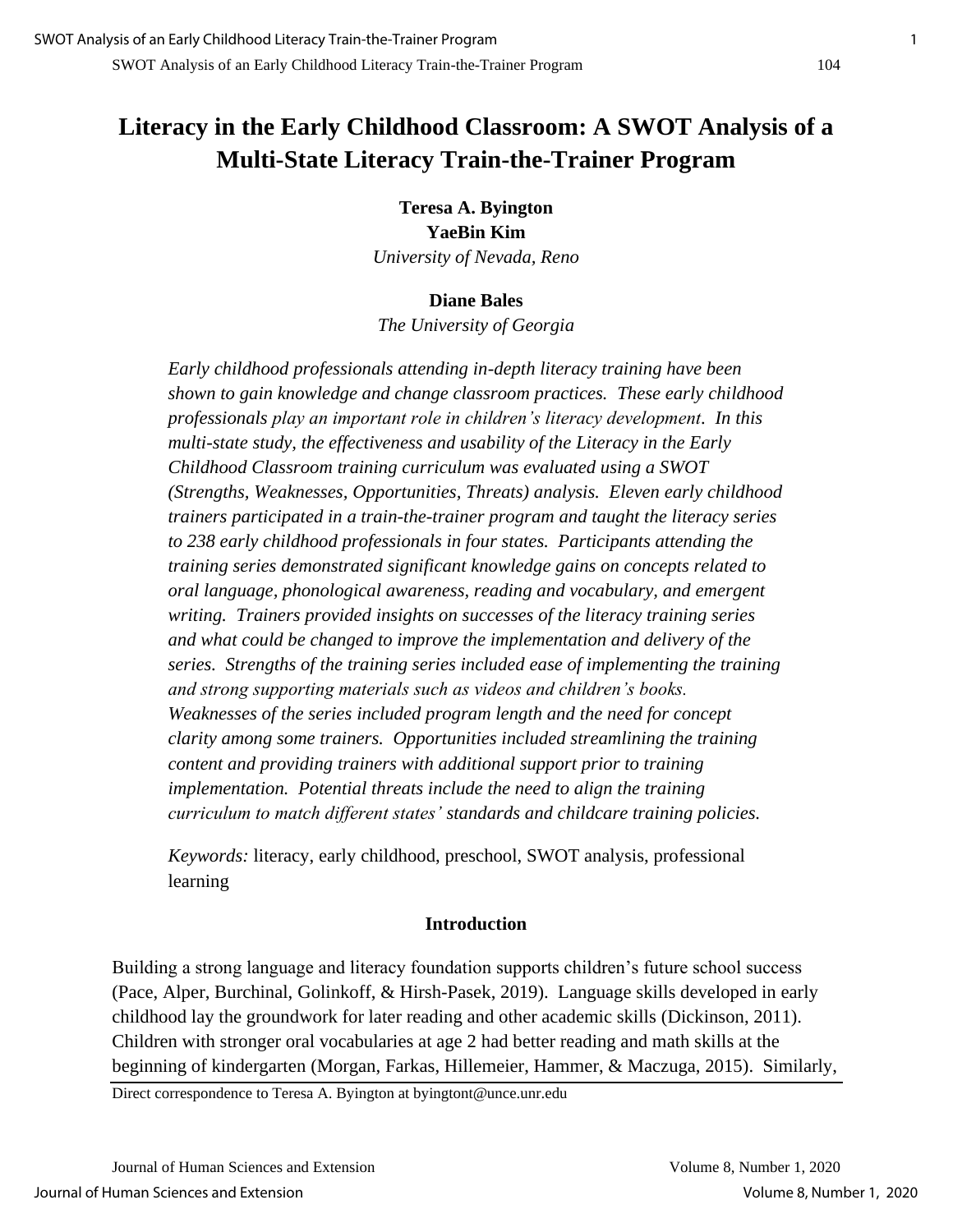children's reading scores in third grade are positively correlated with high school graduation rates (Hernandez & Annie, 2011). Although learning to read and write with proficiency is a long process, the foundation of literacy development begins with vocabulary development in early childhood (Fernald, Marchman, & Weisleder, 2013; Hindman, Wasik, & Snell, 2016).

There is a relationship between children's development of oral language skills and their development of reading comprehension skills (Lervåg, Hulme, & Melby-Lervåg, 2018). During a child's early years, having books in the home, reading with children frequently, and visiting the library regularly are all associated with higher language scores, letter writing, and spontaneous writing skills (Lonigan, 2006; Puranik, Phillips, Lonigan, & Gibson, 2018). Infants who are exposed to daily rich language have stronger language processing skills and vocabulary as early as age 18 to 24 months (Fernald et al., 2013; Weisleder & Fernald, 2013).

## **Early Learning Experiences that Contribute to Literacy Development**

Numerous researchers have found that specific emergent literacy skills in early childhood, such as vocabulary development, word meaning, and narrative storytelling, contribute to later literacy development (Jalongo & Sobolak, 2011; Wellman et al., 2011). Researchers have grouped the skills necessary for young children to become successful readers into two categories (Vukelich, 2015). The first category, *code-related skills*, are skills used to "decode" written language by connecting print with oral language. Effective, developmentally appropriate teaching strategies in areas such as phonological awareness, print knowledge, and emergent writing can strengthen young children's code-related skills and provide the foundation for later reading. Unfortunately, many early childhood professionals do not understand how to help young children develop coderelated skills and these skills are not included in some early childhood curricula (Dickinson, 2011; Phillips, Clancy-Menchetti, & Lonigan, 2008).

The second category, *meaning-related skills*, enables children to understand and create meaning from written language through vocabulary development. Evidence-based strategies to support young children's vocabulary development include engaging children in word play, repeating new words within meaningful contexts, and encouraging emergent writing (Bingham, Quinn, & Gerde, 2017; Jalongo & Sobolak, 2011; Puranik, Lonigan, & Kim, 2011). Education researchers recommend that these types of strategies be embedded in young children's learning experiences throughout the day (Dinnebeil & McInerney, 2011).

Early childhood professionals play important roles in children's literacy development. Intentional teaching practices such as careful curriculum planning, responsive instruction, and teaching pre-reading skills can help young children develop the code-related and meaningrelated skills needed for reading and writing (Burchinal et al., 2008; Koutsoftas, Dubasik, & Moss DiDonato, 2017).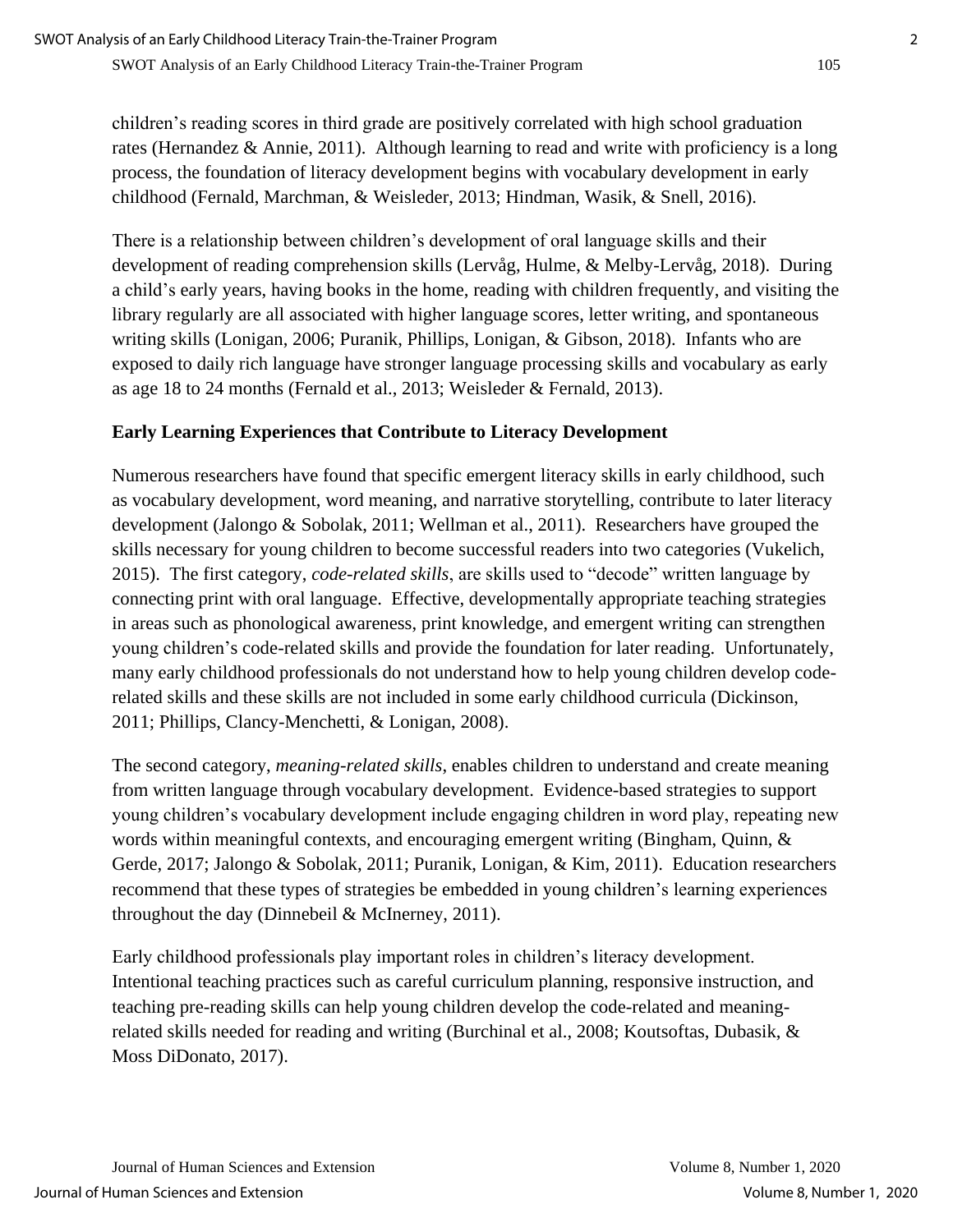One of the most important strategies for supporting emergent literacy and increasing young children's interest in books is regular shared reading using dialogic reading techniques. Dialogic reading is a social form of reading aloud that builds literacy skills by encouraging children's active involvement in the story, asking questions, and reinforcing and expanding on children's responses (Lacour, McDonald, Tissington, & Thomason, 2017; Pollard-Durodola et al., 2011). In addition to using dialogic reading strategies, early childhood professionals can support emergent literacy by exposing children to rich and complex vocabulary, teaching concepts about print, and providing opportunities for emergent writing using invented spelling, which is defined as children's spontaneous attempts to spell unknown words independently (Sénéchal, Ouellette, Pagan, & Lever, 2012). Teachers can also expose children to rhyme, use rich language throughout the day, and support the development of dual-language learners' home language (Bierman et al., 2008; Bingham et al., 2017; Ying, Justice, Kaderavek, & McGinty, 2012).

#### **The Need for Teacher Professional Learning Related to Early Literacy**

Effective early childhood professionals use their conceptual knowledge of early literacy development to create healthy, supportive, and challenging learning environments for young children (National Association for the Education of Young Children, 2009). Even though early literacy research provides a clear picture of the most effective tools and strategies to support literacy development in early childhood, the quality of literacy-related instruction varies across different early childhood programs (Dickinson, 2011; Guo, Piasta, Justice, & Kaderavek, 2010). To provide developmentally appropriate literacy education, early childhood professionals need professional learning experiences that teach them effective ways to promote emergent literacy skills in young children and researchers have found that the most effective professional learning opportunities for early childhood teachers include characteristics such as multi-session training and opportunities for participants to share experiences, apply knowledge and practice skills (Bowman, Donovan, & Burns, 2001; National Early Literacy Panel, 2008). Teachers' progress in implementing literacy concepts can further be supported by mentoring or coaching (Beecher, Abbott, Petersen, & Greenwood, 2017; Downer et al., 2011; Gillentine, 2006; Landry, Swank, Anthony, & Assel, 2011; Neuman & Wright, 2010; Wasik & Hindman, 2011). In-depth professional learning focused on literacy can be effective in changing classroom practices and improving young children's literacy skills (Fukkink & Lont, 2007). In one study, Head Start teachers who received ongoing professional learning experiences focused on instructional strategies to improve young children's vocabulary, alphabet knowledge, and phonological sensitivity created higher-quality classroom environments to support literacy development. Additionally, children in those classrooms showed greater improvements in both phonological and vocabulary skills (Wasik & Hindman, 2011).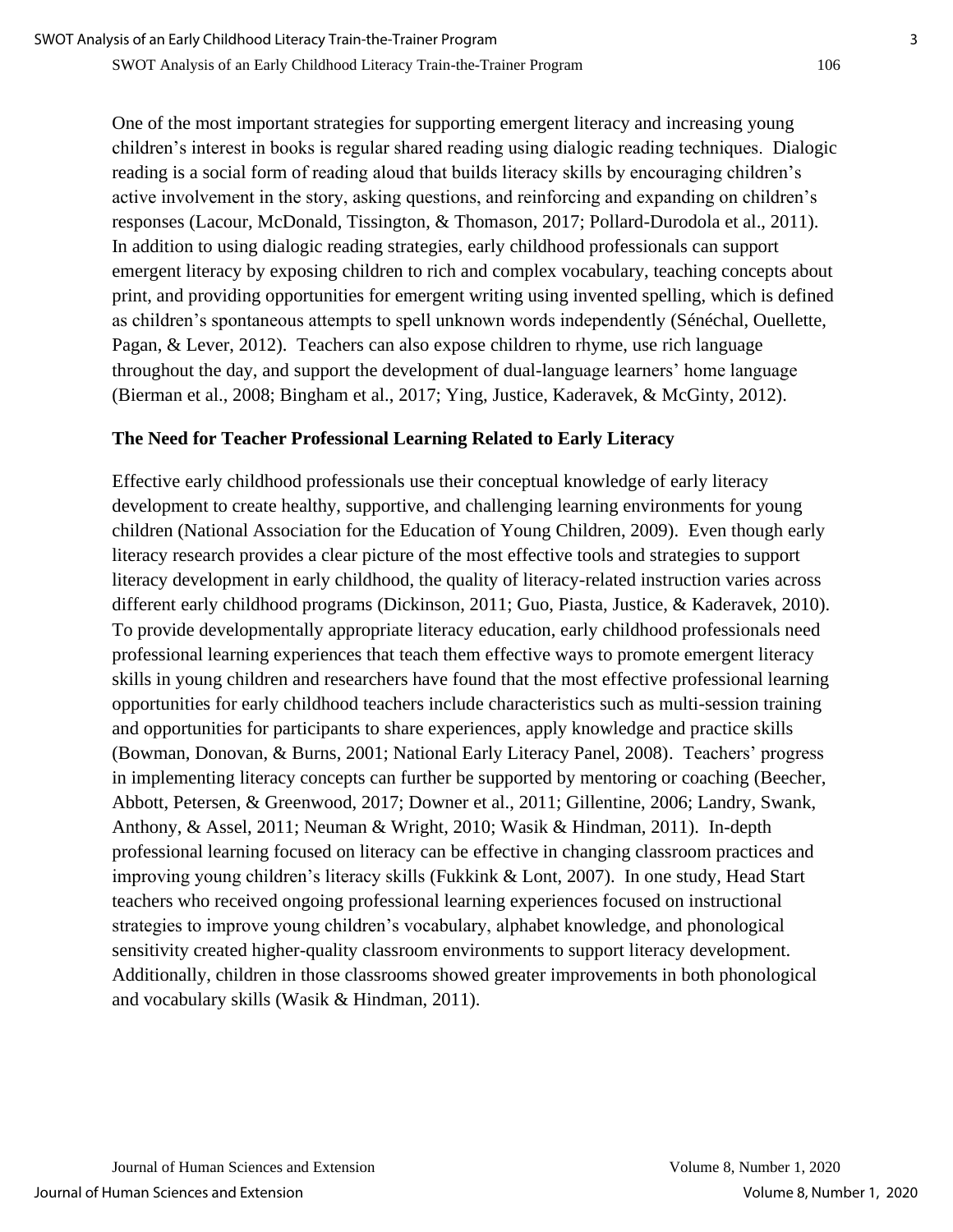#### **Purpose of the Study**

The purpose of this study was to evaluate the effectiveness and usability of the *Literacy in the Early Childhood Classroom* training curriculum (Byington & Kim, 2015) in multiple states. Trainers evaluated specific components of the training series such as content, activities, timing, concept clarity, and ease of use that were related to implementing the training program. A SWOT (strengths, weaknesses, opportunities, and threats) analysis was used as a tool for formative evaluation to identify processes that made the program successful and processes that needed to be modified or eliminated to improve the program. The SWOT analysis enabled organization of the information into useful categories.

A SWOT analysis uses information from key informants to answer questions about the strengths, weaknesses, opportunities, and threats of a program. It is a widely-used technique in many professions, including management, non-profit organizations, and child care, and has been shown to be effective in identifying key successes and areas where improvement is needed (Helms & Nixon, 2010; Ortega-Altamirano, Rodríguez-Oliveros, González-Unzaga, & Reyes-Morales, 2018; Ratekin & Bess, 2003). Strengths are the positive aspects of the program under evaluation. Weaknesses are the areas in which the program could improve. Opportunities are ways that the program could be enhanced in the future. Threats are issues of concern that are external to the program but have the potential to affect that program (Helms & Nixon, 2010).

The goal of the SWOT analysis in the current project was to determine aspects of the literacy training program that were effective in preparing early childhood professionals to teach emergent literacy skills to young children, to identify program weaknesses, and to inform program improvement. A secondary purpose of the study was to provide a summative evaluation of training participants' knowledge gain related to language and literacy concepts in order to determine whether the program outcomes were achieved.

#### **Methods**

#### **Participants**

**Trainer participants.** The lead author recruited the Cooperative Extension (*Extension*) educators who served as trainers for early childhood professionals to participate in the study in two ways: (a) by distributing information and interest forms on the study at a National Extension Association of Family and Consumer Sciences meeting and (b) by reaching out to Extension Program Leaders in several states about possible participation. The eleven trainers, Extension faculty working in participating states (Georgia, Kansas, Iowa, and Michigan), were recruited to teach the *Literacy in the Early Childhood Classroom* training series to early childhood professionals in their home state.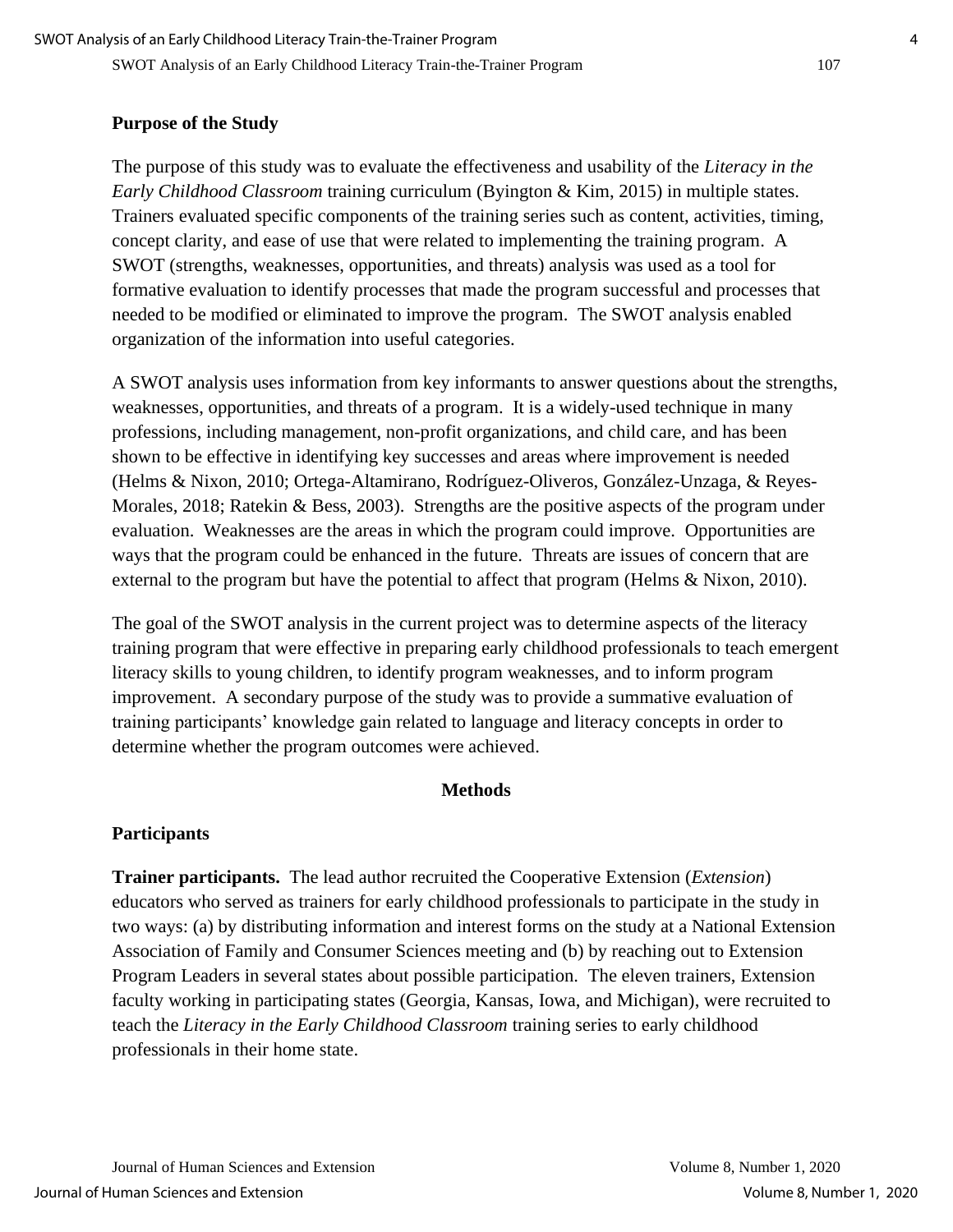All trainers  $(n = 11)$  had a bachelor's degree or higher. Six of the trainers had a master's or doctoral degree. All trainers were female and employees of Extension systems in their state. Ten of the eleven trainers were Caucasian; one was African American. About one-third of the trainers had less than five years of early childhood training experience, another one-third had between 6 and 15 years of experience, and the rest had more than 16 years of experience.

**Early childhood professionals.** Early childhood professionals were recruited by the Extension trainers using a variety of methods common to their individual states, including individual email contact, print flyers, phone contact with program directors, and advertisement through childcare resource and referral agency training calendars. The early childhood professionals (*n* = 238) attending the training series led by the trainers had worked in childcare from less than 1 year to more than 16 years (Table 1). Different numbers of early childhood professionals participated in each state. Forty-one percent (41%) of the early childhood professionals attending were from Georgia, 36% from Michigan, 16% from Kansas, and 7% from Iowa. The education level of participants varied from some high school to a master's degree or higher (Table 1).

| <b>Demographic Characteristic</b>            | <b>Percent of Participants</b> |
|----------------------------------------------|--------------------------------|
| <b>Years Working in Child Care (n = 228)</b> |                                |
| Less than 1 year                             | 11%                            |
| 1 to 5 years                                 | 17%                            |
| 6 to 10 years                                | 19%                            |
| 11 to 15 years                               | 16%                            |
| More than 16 years                           | 37%                            |
| <u>Education Level (n = 231)</u>             |                                |
| Some High School                             | 2%                             |
| <b>High School Graduate or GED</b>           | 23%                            |
| Some College                                 | 30%                            |
| <b>Associate Degree</b>                      | 14%                            |
| Bachelor's Degree                            | 25%                            |
| Master's Degree or Higher                    | 6%                             |

## *Table 1. Demographic Characteristics of Early Childhood Professionals Attending Training Series*

**Participant attendance.** Early childhood professionals attended between one and four sessions of the training series. About one-third (30%) of the participants attended all four sessions. Table 2 shows the breakdown of the number of sessions participants attended.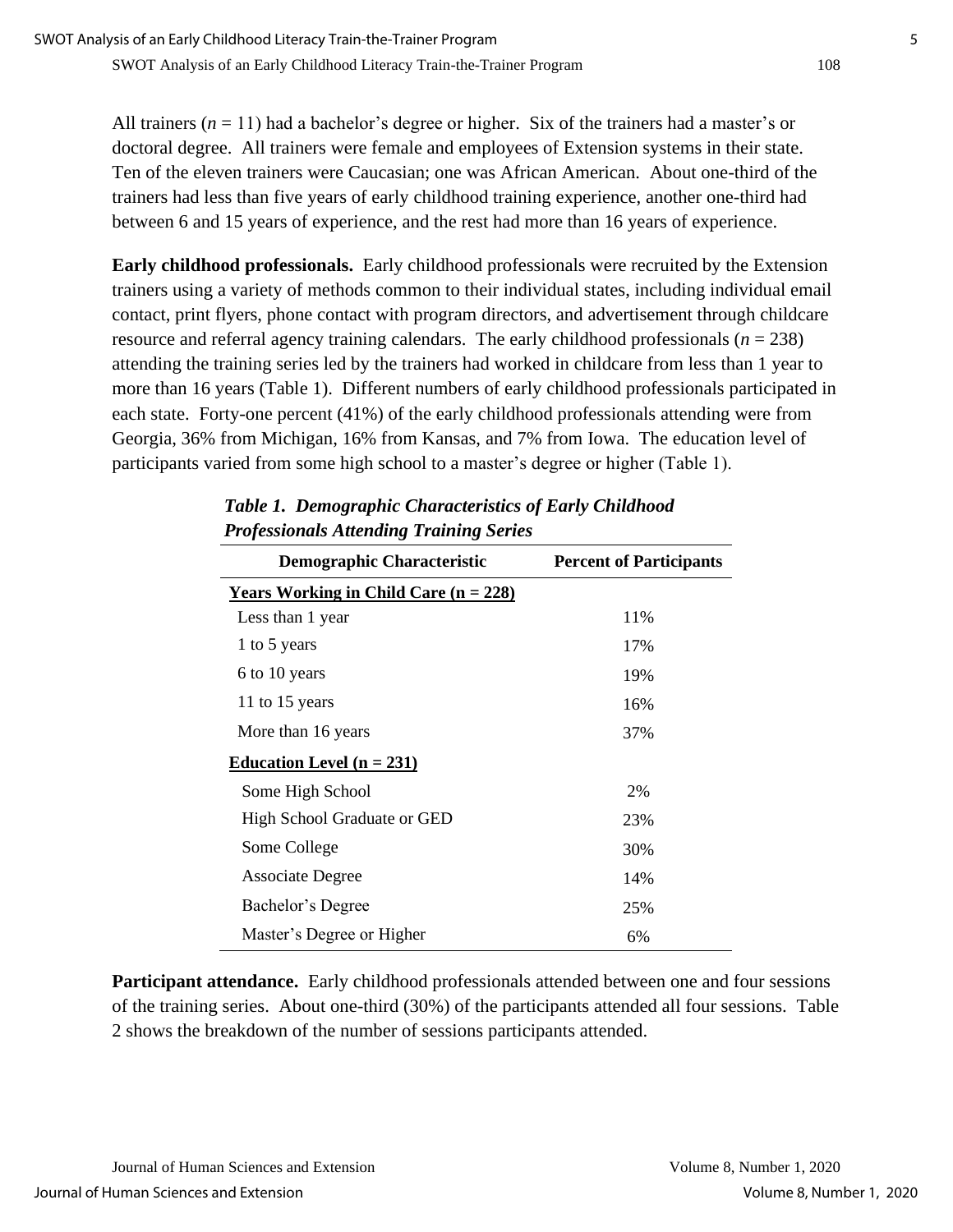SWOT Analysis of an Early Childhood Literacy Train-the-Trainer Program 109

| <b>Series</b>                                |                                  |                                             |
|----------------------------------------------|----------------------------------|---------------------------------------------|
| <b>Number of Sessions</b><br><b>Attended</b> | Number of<br><b>Participants</b> | <b>Percentage of</b><br><b>Participants</b> |
|                                              | 69                               | 29%                                         |
| 2                                            | 70                               | 29%                                         |
| 3                                            | 28                               | 12%                                         |
|                                              | 71                               | 30%                                         |

*Table 2. Participant Attendance at Four-Session Training* 

#### **Literacy in the Early Childhood Classroom Curriculum and Training Sessions**

The *Literacy in the Early Childhood Classroom* training curriculum was developed by Byington and Kim (2015) as a component of the professional development program for early childhood professionals who were participating in Nevada's Striving Readers Comprehensive Literacy Program, a federally funded program. Early childhood professionals participating in the Striving Readers Comprehensive Literacy Program received language and literacy training and coaching designed to improve the literacy instructional practices in their classrooms.

The *Literacy in the Early Childhood Classroom* training curriculum was peer-reviewed and included four 3-hour training (T) sessions on the following topics: (T1) Oral language and extended conversations, (T2) Phonological awareness and alphabet knowledge, (T3) Reading, books for learning, and vocabulary, and (T4) Emergent writing and environmental print. The training underwent several revisions, and the curriculum went through a formal peer-review process by five reviewers outside Nevada and was published in 2015.

#### **Procedures**

Before teaching the *Literacy in the Early Childhood Classroom* curriculum, trainers participated in an initial informational webinar and received a Trainer's Kit that included the printed curriculum, Training CD (PowerPoint, videos, and handouts), twelve children's books and training activity materials. The curriculum was provided in both an online format and print format. The curriculum included training outlines, lists of materials needed, complete PowerPoint scripts, all handouts, and supplemental materials. The trainer kits included the majority of materials needed to teach the training series. Trainers scheduled and taught the 4 session training series to groups of early childhood professionals in their respective communities. Trainers selected a schedule of sessions that best met the needs of their participants. Some trainers taught weekly sessions, while others taught sessions every other week or once a month. Throughout the project, the curriculum authors were available through email or phone conversations to answer any questions and address trainers' concerns.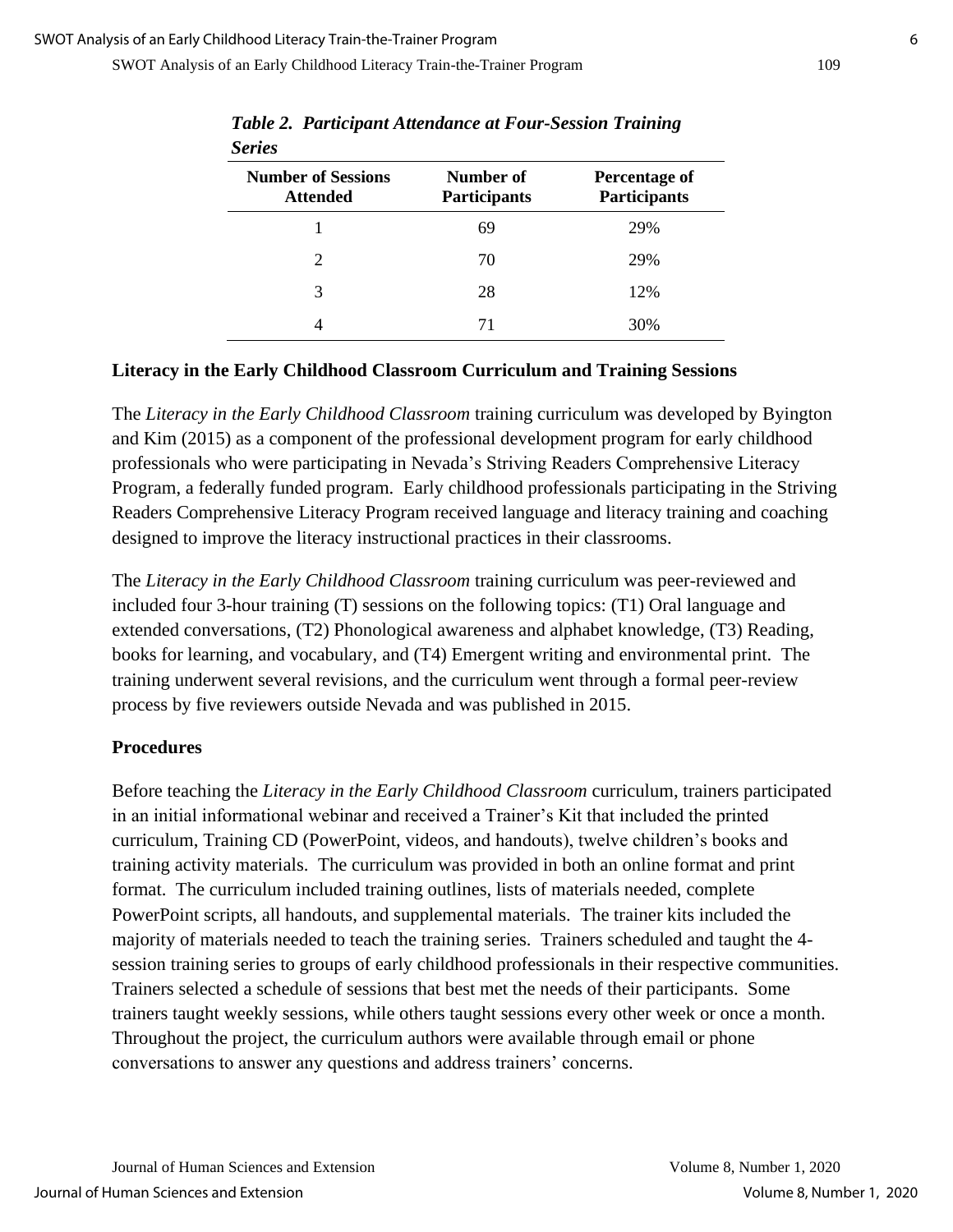After teaching each training session, trainers completed an online trainer feedback form and collected and mailed the participants' pre- and post-surveys to the lead author. At the end of the intervention, the lead author arranged a mutually convenient time to conduct a phone interview with each trainer. Phone interviews lasted between 20 and 40 minutes, depending on the amount of feedback given by the trainer.

### **Measures**

**Online trainer feedback forms.** Trainers evaluated each individual training session by completing an online trainer feedback form. Trainers used a 5-point Likert-type scale to rate each training session on specific items. The items and associated Likert-type scales included:

- Ease of Use: Easy to Use (5) to Difficult to Use (1)
- Handouts: Relevant and Useful (5) to Not Relevant and Useful (1)
- Videos: Enhanced Concepts (5) to Did Not Enhance Concepts (1)
- Activities: Enhanced Concepts (5) to Did Not Enhance Concepts (1)
- Children's Books: High Quality, Engaging (5) to Not High Quality, Engaging
- Adequacy of Training Session Length: Adequate (5) to Not Adequate (1)
- Understandability of Content: Understandable (5) to Not Understandable (1)
- Concept Clarity: Clear (5) to Unclear (1)

Trainers also listed on the feedback form any activities that were modified during the training session and indicated how well activities were received by participants. Each trainer completed four online training feedback forms, one per session.

The online trainer feedback forms were developed by the authors and reviewed by professional peers to help determine face and content validity. Once the forms were completed by all of the trainers, the mean scores were calculated for each Likert-type scale item. A set of criteria was used to determine whether the quantitative results were strengths or weaknesses. Composite mean scores that were 4.0 or higher were considered strengths, and mean scores below 4.0 were considered weaknesses of the training program.

**Trainer post-series follow-up phone interviews.** Each trainer also participated in a post-series follow-up phone interview with one of the authors, in which the trainer answered 11 questions about her experience implementing the training. The phone interview questions were developed by the authors and reviewed by professional peers to determine that they were appropriate for the purposes of the study. The trainers were asked to describe their overall experiences with the training program and to discuss specific components of the program, such as the initial webinar, trainer's kit, and training activities. Trainers shared successes and challenges. They also provided recommendations on how to improve the training series in the future. The primary goal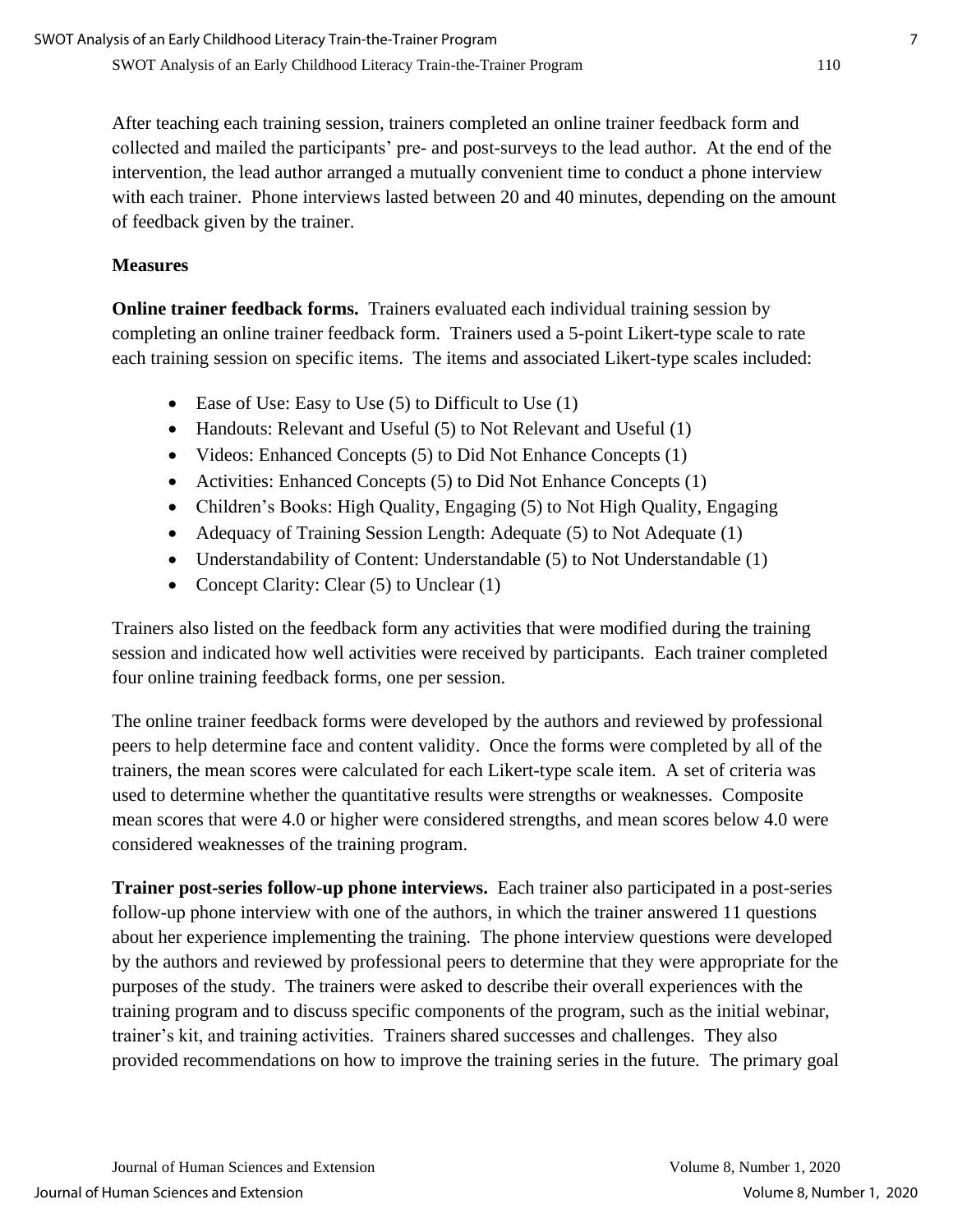of the phone interviews was to identify specific strengths, weaknesses, opportunities, and threats related to implementing the program.

**Early childhood professionals' pre- and post-session surveys.** Trainers asked early childhood professionals to complete pre- and post-session surveys at each of the four training sessions. Each session's survey included ten knowledge questions related to the language and literacy concepts taught during that session. The same questions were asked on both the pre- and postsession surveys. The session survey questions were developed by the authors and reviewed by professional peers for appropriateness for this study.

## **Data Analysis**

**Analysis of trainer online feedback form data.** The responses of the trainers to the online feedback form were analyzed using descriptive statistics, including percentages of responses to each level of the Likert-type scaled items and the mean scores for all responses to each item for each training session.

**Analysis of knowledge questions.** The participating early childhood professionals' knowledge pre- and post-surveys were analyzed using paired-sample *t*-tests to compare pre- and postevaluation knowledge scores. The a priori level of significance for pre-to-post knowledge differences was set at  $p < 05$ .

**Content analysis of trainer interview data.** Content analysis was used to categorize the trainer phone interview data in order to summarize and classify themes across trainers. Trainer interviews were transcribed, and the transcripts (without identifiers) were given to the three principal researchers. The researchers reviewed each question independently and identified the main themes and supporting quotes. Once these independent reviews were completed, the researchers discussed the themes they identified to reach consensus about the main themes. Specific quotes from the interviews were selected to support each of the themes identified. The three researchers then worked together to organize themes into the four categories of SWOT analysis.

#### **Results**

## **Early Childhood Professional Participants' Knowledge Change**

The early childhood professionals attending the *Literacy in the Early Childhood Classroom* training series in each state completed pre- and post-surveys measuring their knowledge of specific literacy concepts at the beginning and end of each session. Only matched pairs (i.e., surveys from participants who completed both a pre- and a post-survey) from each session were included in the analysis.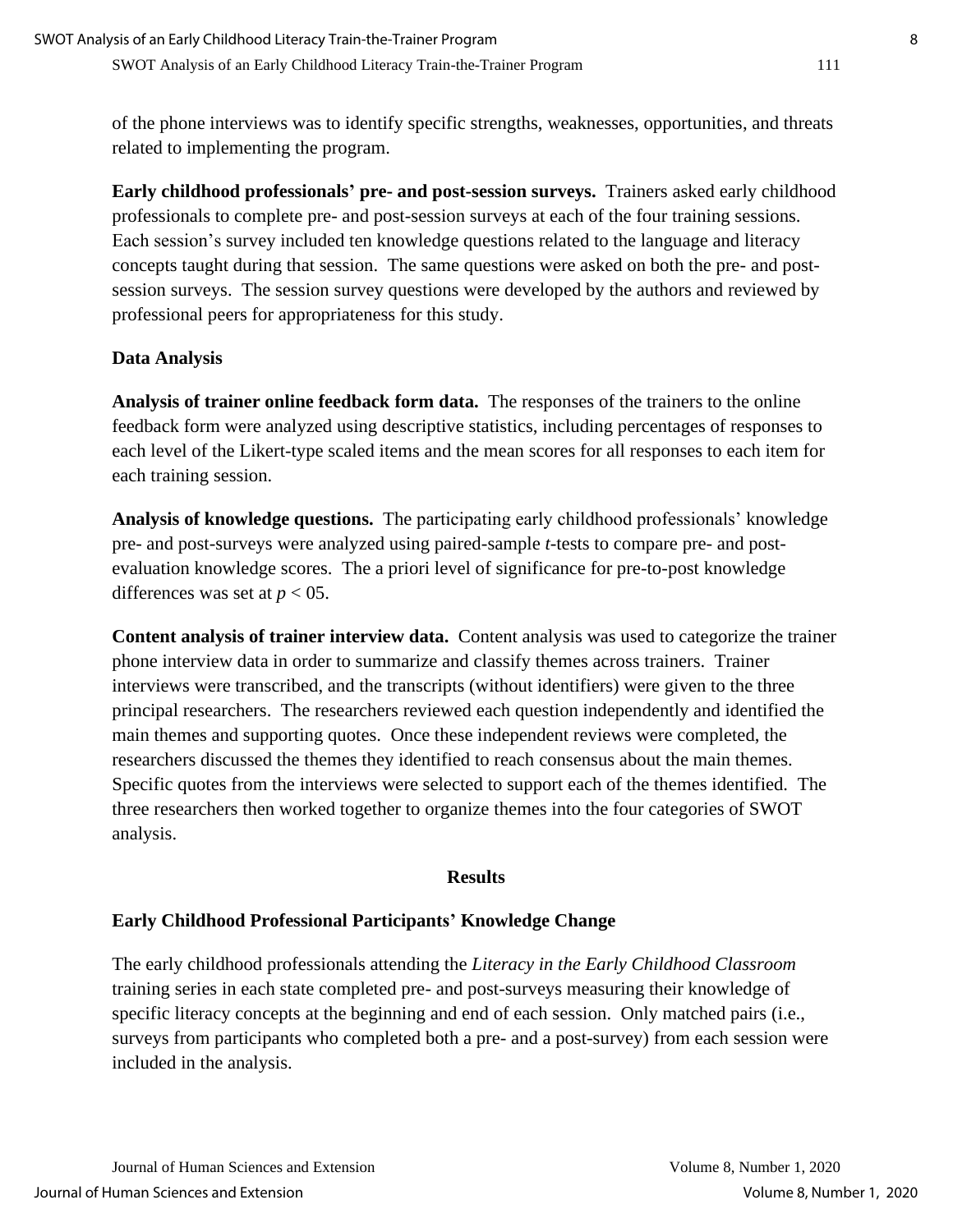Participants demonstrated statistically significant increases in knowledge at the end of each session. Table 3 shows the results of the knowledge pre- and post-session questions analyses for each training session.

*Table 3. t-test Analyses of Early Childhood Professionals' Scores on Session Pre- and Post-Knowledge Question Surveys*

|                            |                  | <b>Pre-Session Mean</b>     | <b>Post-Session Mean</b> |                |
|----------------------------|------------------|-----------------------------|--------------------------|----------------|
| <b>Training Session</b>    | $\boldsymbol{n}$ | <b>(Standard Deviation)</b> | (Standard Deviation)     | <i>p</i> value |
| T1: Oral Language          | 139              | 5.32(1.78)                  | 6.85(1.43)               | $< 0.01*$      |
| T2: Phonological Awareness | 140              | 5.96(1.84)                  | 6.99(1.85)               | $< 0.01*$      |
| T3: Reading and Vocabulary | 154              | 6.36(1.66)                  | 8.21 (1.38)              | $< 0.01*$      |
| T4: Emergent Writing       | 135              | 7.12(2.10)                  | 8.07(1.55)               | $< 0.01*$      |

\*A priori significance level *p* < .05

## **Strengths, Weaknesses, Opportunities, and Threats Related to the** *Literacy in the Early Childhood Classroom* **Curriculum and Training Program Identified by Trainers**

Trainers provided in-depth feedback on the training series through online trainer feedback forms and post-session phone interviews. The following is a summary of the trainers' feedback from the trainer feedback forms and phone interviews, organized using the conceptual framework of a SWOT (Strengths, Weaknesses, Opportunities, and Threats) analysis.

## **Strengths of the Training Series**

Trainers identified the following strengths of the training program during the phone interviews.

**Webinar.** The majority of the trainers (9 of 11) stated that the initial webinar was helpful because the information given was a basis for planning the training sessions. One trainer explained, "It was beneficial to go through all of the materials and write down how each item related to the lessons." Trainers stated that the webinar helped to prepare them for their role in the training and research project and gave them an overview of the materials included in the trainer's kit.

**Trainer's kit.** Trainers indicated that the materials in the trainer's kit were sufficient and ready to use. They liked that many of the items were laminated and printed in color. They specifically mentioned the children's books, videos, handouts, and hands-on activities included in the kit as useful tools. During the phone interview, one trainer stated, "It was very helpful that the materials were packaged by training [session]." Trainers mentioned that the kit included some examples of unique literacy ideas and that the training curriculum was clearly scripted.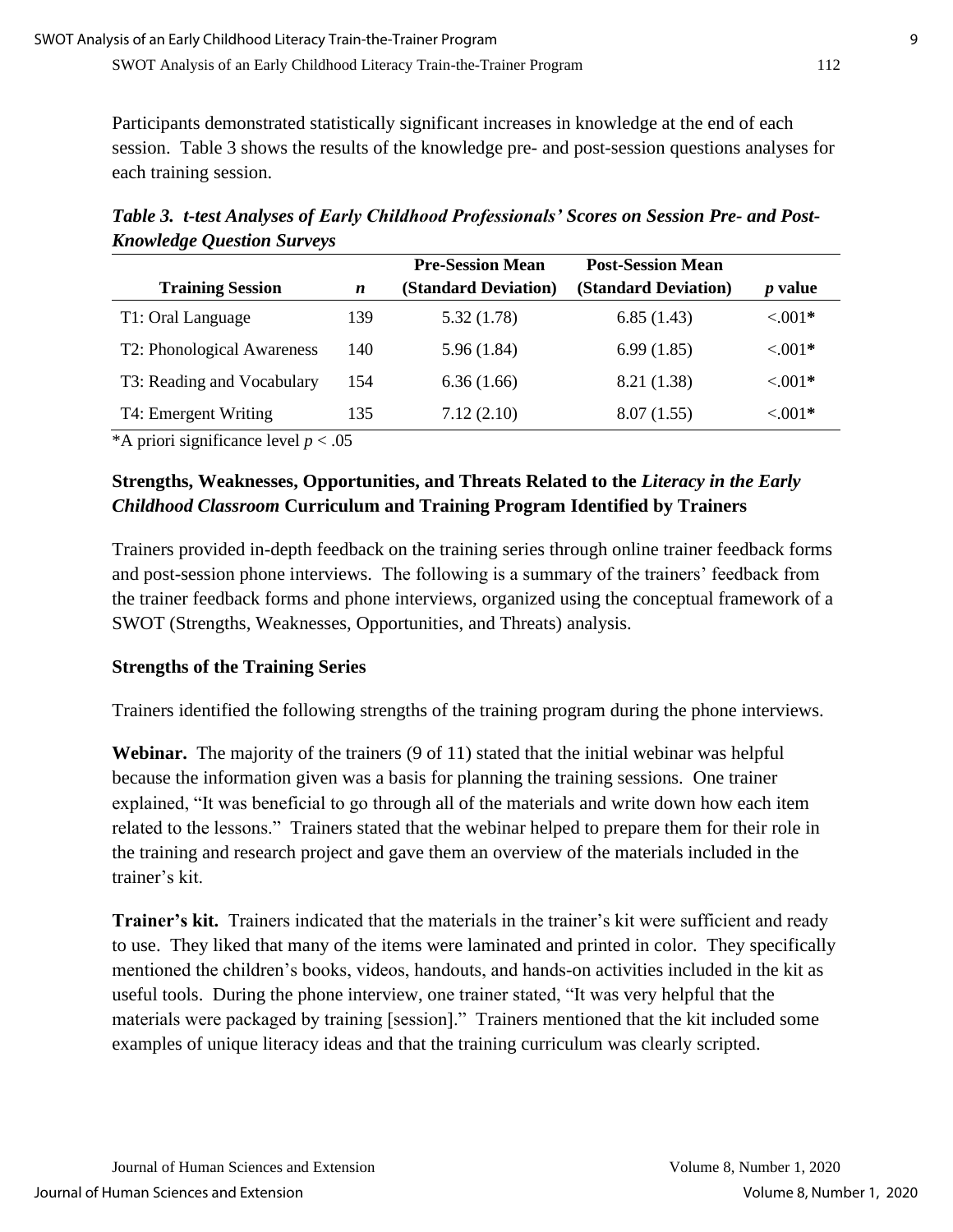**Ease of use.** Trainers rated the ease of use of each training session on the online trainer feedback forms using a Likert-type rating scale from *Easy to Use* (5) to *Difficult to Use* (1). Table 4 summarizes the trainers' ratings for ease of use for each session. As all of the mean scores for this item were higher than 4.0 and positive feedback on this item was given by the trainers during the phone interviews, ease of use was considered a strength for all four sessions. During the phone interview, one trainer stated, "All of the material and information flowed smoothly because it was so well organized."

|                            | ഄ<br><b>Easy</b> to |     |       |       | <b>Difficult</b><br>to Use. |             |
|----------------------------|---------------------|-----|-------|-------|-----------------------------|-------------|
| <b>Training Session</b>    | 5                   | 4   | 3     | 2     |                             | <b>Mean</b> |
| T1: Oral Language          | 36%                 | 45% | 18%   | $0\%$ | $0\%$                       | 4.18        |
| T2: Phonological Awareness | 30%                 | 70% | $0\%$ | $0\%$ | $0\%$                       | 4.30        |
| T3: Reading and Vocabulary | 45%                 | 55% | $0\%$ | $0\%$ | $0\%$                       | 4.45        |
| T4: Emergent Writing       | 40%                 | 60% | $0\%$ | 0%    | 0%                          | 4.40        |

*Table 4. Trainers' Ratings of Ease of Use of the Literacy in the Early Childhood Classroom Curriculum's Individual Training Sessions' Curricula*

**Sufficient support from authors.** Trainers were asked during the phone interview whether they had received sufficient support from the curriculum authors to implement the training series. Most trainers stated that they had received sufficient support and did not need to ask for additional support. Trainers also stated that they received quick answers to any questions or concerns.

**Supporting materials.** Trainers rated the supporting materials using the online trainer feedback forms for each training session (including handouts, videos, training activities, and children's books) on their relevance to the content and whether they enhanced the training concepts. Table 5 summarizes the mean ratings for each of these items. The four training sessions are listed as T1, T2, T3, and T4. As all of the mean scores for these items were higher than 4.0 and positive feedback on these items was given during the phone interviews, these items were considered strengths. Comments from trainers during the phone interviews about the support materials included, "The handouts hit important points," "The videos were excellent examples that demonstrated the true meaning of how to do the activities," "The hands-on activities ensured the participants would go home and use the ideas," and "The books were amazing; some were new to participants, and some were unfamiliar."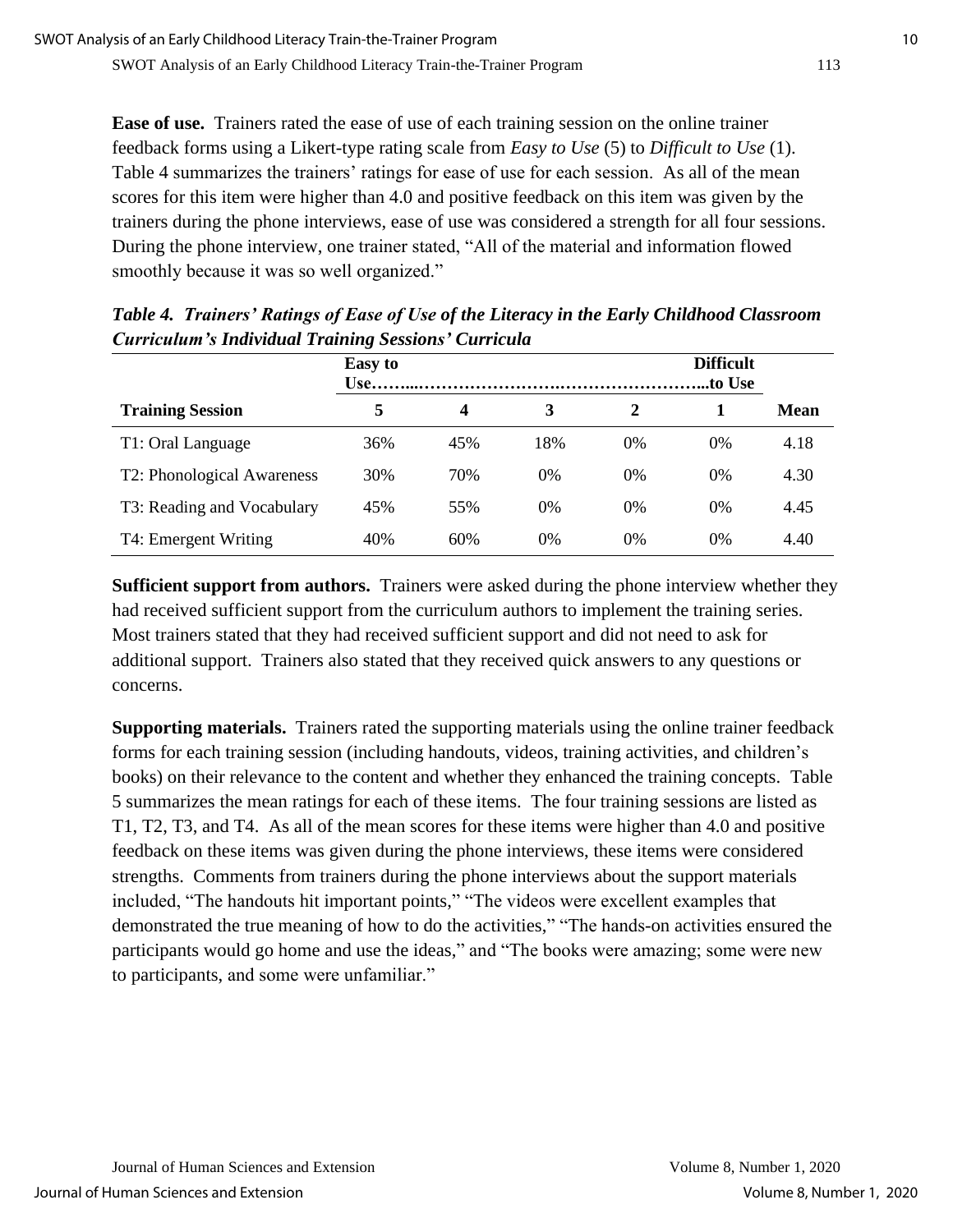| <b>SUPPORTING MATERIALS</b> | <b>LIKERT-TYPE SCALE USED (1-5)</b> |                         |              |                  |                                        |             |
|-----------------------------|-------------------------------------|-------------------------|--------------|------------------|----------------------------------------|-------------|
| <b>Handouts</b>             | <b>Relevant</b>                     |                         |              |                  | <b>Not Relevant</b>                    |             |
| <b>Training Session</b>     | 5                                   | $\overline{\mathbf{4}}$ | 3            | $\boldsymbol{2}$ | $\mathbf{1}$                           | <b>Mean</b> |
| T1: Oral Language           | 82%                                 | 9%                      | 9%           | 0%               | 0%                                     | 4.73        |
| T2: Phonological Awareness  | 50%                                 | 40%                     | 10%          | 0%               | 0%                                     | 4.40        |
| T3: Reading and Vocabulary  | 70%                                 | 20%                     | 10%          | 0%               | 0%                                     | 4.18        |
| T4: Emergent Writing        | 50%                                 | 40%                     | 10%          | 0%               | 0%                                     | 4.40        |
| <b>Videos</b>               | <b>Enhanced</b>                     |                         |              |                  | Did Not<br><b>Enhance</b>              |             |
| <b>Training Session</b>     | 5                                   | $\overline{\mathbf{4}}$ | 3            | $\overline{2}$   | $\mathbf{1}$                           | <b>Mean</b> |
| T1: Oral Language           | 82%                                 | 18%                     | 0%           | 0%               | 0%                                     | 4.82        |
| T2: Phonological Awareness  | 50%                                 | 50%                     | 0%           | 0%               | 0%                                     | 4.50        |
| T3: Reading and Vocabulary  | 64%                                 | 36%                     | 0%           | 0%               | 0%                                     | 4.64        |
| T4: Emergent Writing        | 40%                                 | 50%                     | 0%           | 0%               | 0%                                     | 4.30        |
| <b>Activities</b>           | <b>Enhanced</b>                     |                         |              |                  | Did Not<br><b>Enhance</b><br>Concepts. |             |
| <b>Training Session</b>     | 5                                   | $\overline{\mathbf{4}}$ | 3            | $\overline{2}$   | $\mathbf{1}$                           | <b>Mean</b> |
| T1: Oral Language           | 73%                                 | 27%                     | 0%           | 0%               | 0%                                     | 4.73        |
| T2: Phonological Awareness  | 60%                                 | 30%                     | 10%          | 0%               | 0%                                     | 4.20        |
| T3: Reading and Vocabulary  | 73%                                 | 27%                     | 0%           | 0%               | 0%                                     | 4.73        |
| T4: Emergent Writing        | 40%                                 | 50%                     | 10%          | 0%               | 0%                                     | 4.10        |
| <b>Children's Books</b>     | <b>High Quality,</b>                |                         |              |                  | Not High<br>Quality,<br>.Engaging      |             |
| <b>Training Session</b>     | 5                                   | $\overline{\mathbf{4}}$ | $\mathbf{3}$ | $\boldsymbol{2}$ | $\mathbf{1}$                           | <b>Mean</b> |
| T1: Oral Language           | 100%                                | 0%                      | 0%           | 0%               | 0%                                     | 5.00        |
| T2: Phonological Awareness  | 80%                                 | 10%                     | 10%          | 0%               | 0%                                     | 4.70        |
| T3: Reading and Vocabulary  | 91%                                 | 9%                      | 0%           | 0%               | 0%                                     | 4.91        |
| T4: Emergent Writing        | 80%                                 | 20%                     | 0%           | 0%               | 0%                                     | 4.80        |

## *Table 5. Trainers' Mean Ratings of the Literacy in the Early Childhood Classroom Curriculum's Supporting Materials (n = 11)*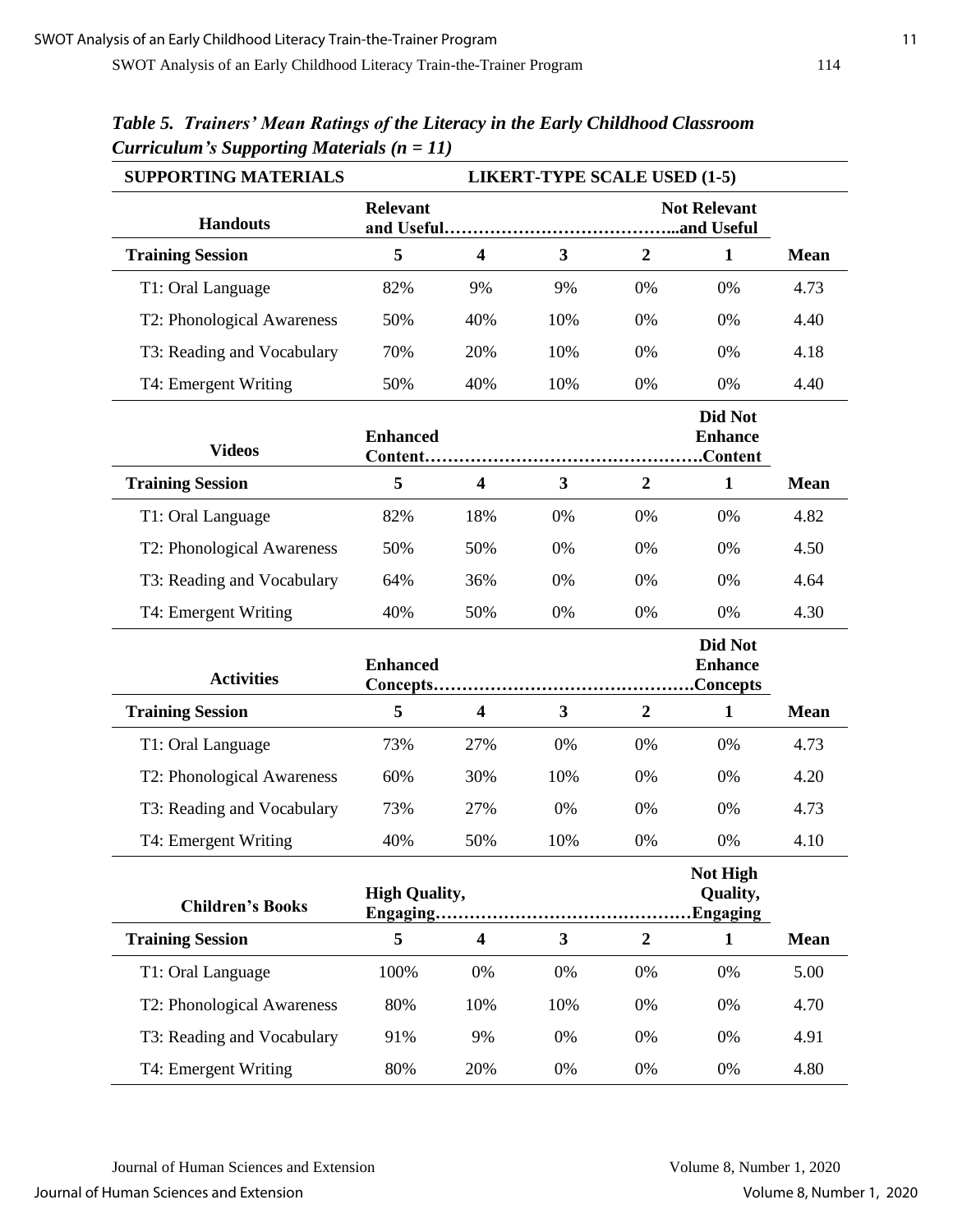**Training session organization.** During the phone interviews, trainers also identified the training organization and layout as a strength of the training. As one trainer stated, "I was really impressed by the information. It was engaging and adapted to all types of learners."

**Trainer perspective about participants' response to the training.** Overall, during the phone interviews, trainers described the training, from the trainers' perspectives, as a positive experience for the early childhood professionals who participated and stated that attendees stayed very engaged during the training. One trainer explained, "Participants seemed to respond very positively when they came back at the next session. They talked about what they had implemented in their classes."

Trainers also mentioned that participants especially loved the activities and hands-on components of the training. According to one trainer, "I had them share the next time we met, and I could tell they were connecting with the information."

#### **Weaknesses of the Training Series**

Trainers identified the following weaknesses of the training program.

**Trainers' informational webinar.** During the phone interviews, several trainers shared suggestions for improving the initial webinar to introduce trainers to the curriculum. The main theme was to have several shorter webinars instead of one webinar at the beginning of the project. Trainers stated that a lot of information was covered in a one-hour webinar, and it might have been better to have shorter webinars, each covering content on each of the four sessions.

**Program length.** Trainers shared three major challenges related to program length as suggestions for how the program could be improved: (1) difficulty of recruiting participants for a 12-hour series, (2) challenges of covering material in a 3-hour session, and (3) effectiveness of 2 hour vs. 3-hour training sessions. Some trainers shared that offering a 12-hour training series made it harder to recruit participants because early childhood professionals also had to meet other training requirements in their state. This factor could have also influenced the number of participants who only attended one to three sessions of the training. The challenge of recruiting participants for a 12-hour training series was especially true in states that only require early childhood professionals to attend 10 hours of training per year.

Trainers rated the length of each training session using the online training feedback forms on a rating scale from *Adequate* (5) to *Not Adequate* (1). Table 6 summarizes the trainers' impressions of how adequate the length was for each session. Since all of the mean scores for this item were lower than 4.0, this item was considered a weakness of the training program. The trainers disagreed on whether the length was adequate. During the phone interview, several of the trainers stated that three hours for each training session was not adequate to teach all of the training content.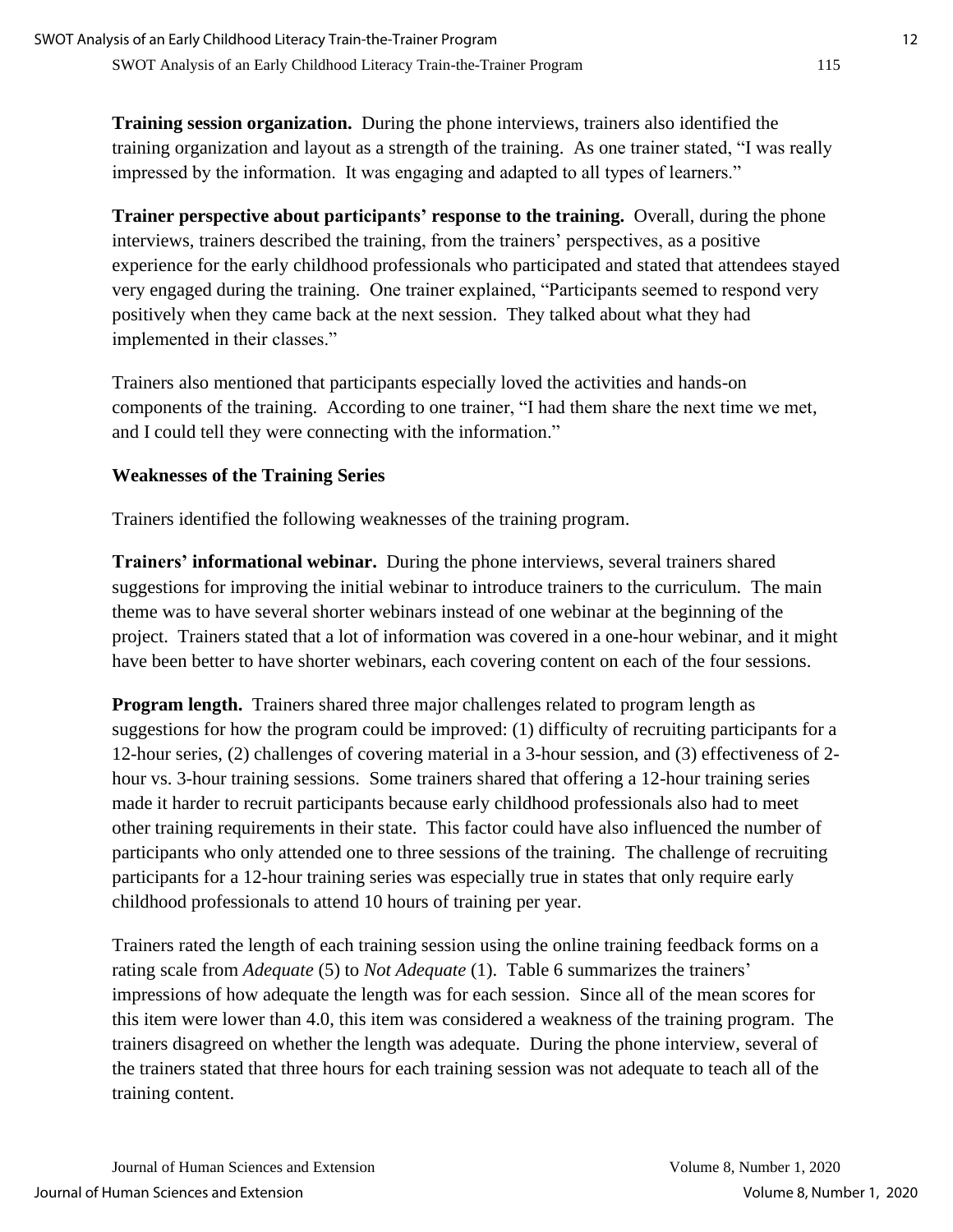|                            | Adequate |     |     |     | <b>Not</b><br>Adequate |             |  |
|----------------------------|----------|-----|-----|-----|------------------------|-------------|--|
| <b>Training Session</b>    | 5        | 4   | 3   | 2   |                        | <b>Mean</b> |  |
| T1: Oral Language          | 27%      | 18% | 18% | 9%  | 27%                    | 3.09        |  |
| T2: Phonological Awareness | 20%      | 20% | 30% | 20% | 10%                    | 3.20        |  |
| T3: Reading and Vocabulary | 27%      | 45% | 9%  | 9%  | 9%                     | 3.73        |  |
| T4: Emergent Writing       | 30%      | 40% | 20% | 10% | $0\%$                  | 3.90        |  |

*Table 6. Trainers' Ratings of Adequacy of the Literacy in the Early Childhood Classroom Program's Training Sessions Lengths*

**Training content.** Based on the comments in the phone interviews, the majority of trainers agreed that less content and more discussion time would have improved the training sessions. Several trainers stated that there was too much information in each training session and that it was difficult to teach all of the content in three hours. The trainers who identified this weakness stated that they wanted less content and more time for discussion within each session. One trainer stated, "It would probably have been good to have more time for discussion as the participants wanted to talk more about things they found interesting, but we needed to keep going to get through everything." Some trainers struggled to determine what content to cut out of the training due to time constraints.

Trainers rated the content of each training session using the online trainer feedback form on a rating scale from *Understandable* (5) to *Not Understandable* (1). Table 7 summarizes the level of understandability of each session. Based on the mean scores from the online trainer feedback forms, it would be assumed that Understandability of Content would have been a strength, however, based on the feedback during the phone interviews, this item is listed under weaknesses.

|                            | <b>Not</b><br>Understandable<br>Understandable |     |       |       |       |             |
|----------------------------|------------------------------------------------|-----|-------|-------|-------|-------------|
| <b>Training Session</b>    | 5                                              | 4   | 3     | 2     |       | <b>Mean</b> |
| T1: Oral Language          | 45%                                            | 55% | $0\%$ | $0\%$ | $0\%$ | 4.45        |
| T2: Phonological Awareness | 50%                                            | 40% | 10%   | $0\%$ | 0%    | 4.40        |
| T3: Reading and Vocabulary | 82%                                            | 18% | $0\%$ | $0\%$ | 0%    | 4.82        |
| T4: Emergent Writing       | 60%                                            | 40% | 0%    | $0\%$ | $0\%$ | 4.60        |

*Table 7. Trainers' Ratings of Understandability of the Literacy in the Early Childhood Classroom Curriculum's Content*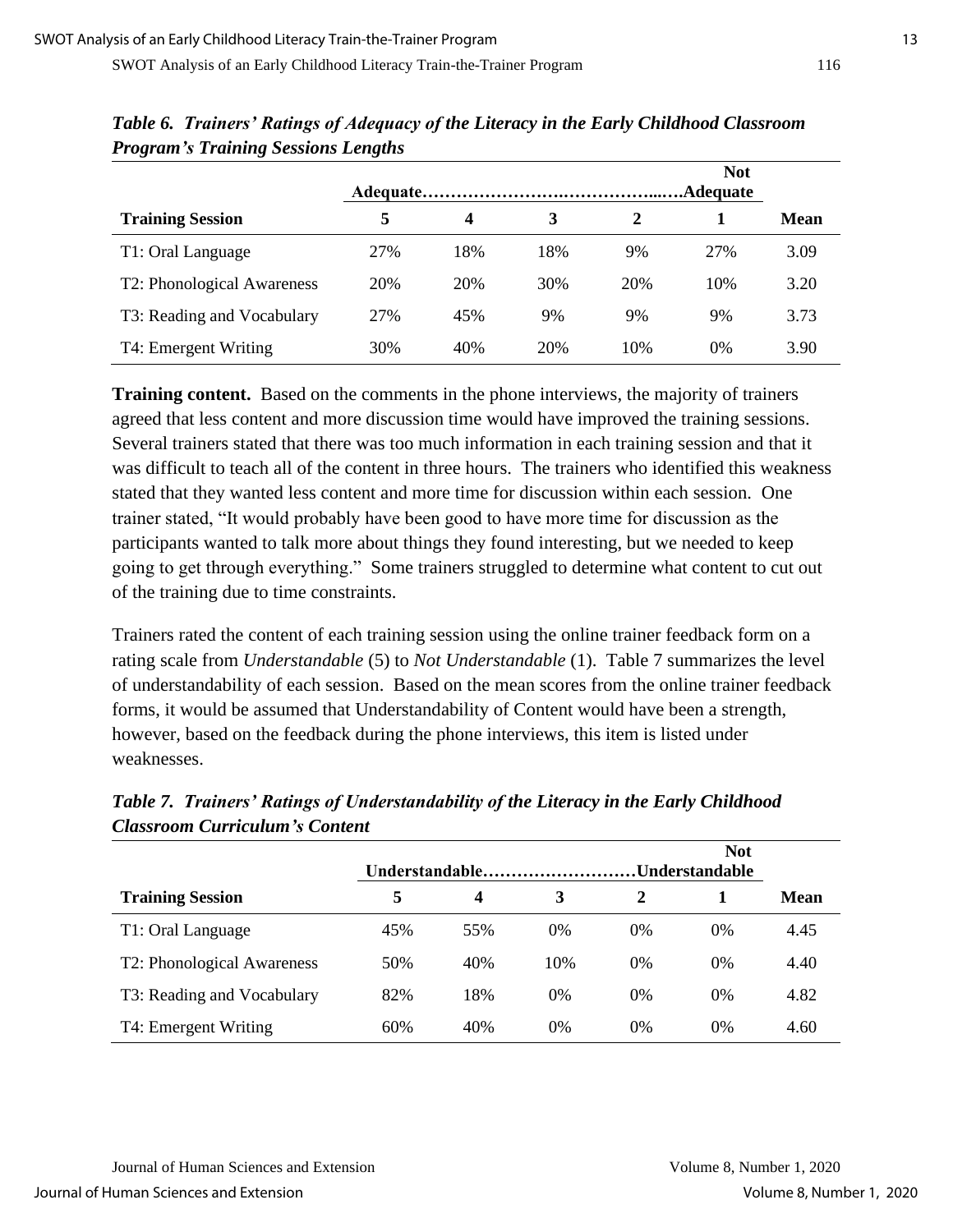During the phone interview, one trainer stated, "The participants had trouble understanding some of the concepts." Another trainer said, "Less slides and less content would have been better." It appeared that the content in some of the sessions was more understandable than in others.

**Difficulty of concepts.** Some, but not all, of the trainers stated during the phone interviews that some of the concepts shared in the training were too difficult for participants to understand. One trainer stated, "The level of the concepts seemed too high for some of the participants with less education. Some of the terminology was harder for them to understand." In contrast, a trainer stated, "Participants were mesmerized by the training and the opportunity; they wanted to learn, they were engaged." Another trainer said, "The level of concepts was fine. Everyone understood them, and they made good sense." The level of concepts seemed to be both a strength and weakness, depending on the trainer and the specific participants attending the training series.

**Concept clarity.** Trainers rated the concept clarity of each training session using the online trainer feedback form on a rating scale from *Clear* (5) to *Unclear* (1). See Table 8 for a summary of participants' ratings of concept clarity. The mean scores from the online trainer feedback forms indicated concept clarity as a strength. However, based on the phone interview with the trainers, more clarity was needed for some content in the oral language, phonological awareness, reading and vocabulary training sessions.

*Table 8. Trainers' Rating of the Literacy in the Early Childhood Classroom Curriculum's Concept Clarity*

|                            |     |     |       |       | Unclear |      |
|----------------------------|-----|-----|-------|-------|---------|------|
| <b>Training Session</b>    | 5   | 4   | 3     |       |         | Mean |
| T1: Oral Language          | 64% | 27% | 9%    | $0\%$ | 0%      | 4.54 |
| T2: Phonological Awareness | 40% | 60% | $0\%$ | $0\%$ | $0\%$   | 4.40 |
| T3: Reading and Vocabulary | 36% | 55% | 9%    | $0\%$ | $0\%$   | 4.27 |
| T4: Emergent Writing       | 40% | 60% | $0\%$ | 0%    | 0%      | 4.40 |

## **Opportunities for the Training Series**

The trainers identified the following opportunities to enhance the *Literacy in the Early Childhood Classroom* curriculum and training series.

**Trainers' informational webinar.** During the phone interviews, trainers suggested that it is important for all of the project trainers to have received the trainer's kits and curriculum before the initial webinar. (Because several trainers committed to join the project shortly before the webinar, there was not enough time to mail the trainer's kit to all trainers before the webinar.) There was also a suggestion by a trainer that it would have been helpful if the webinar had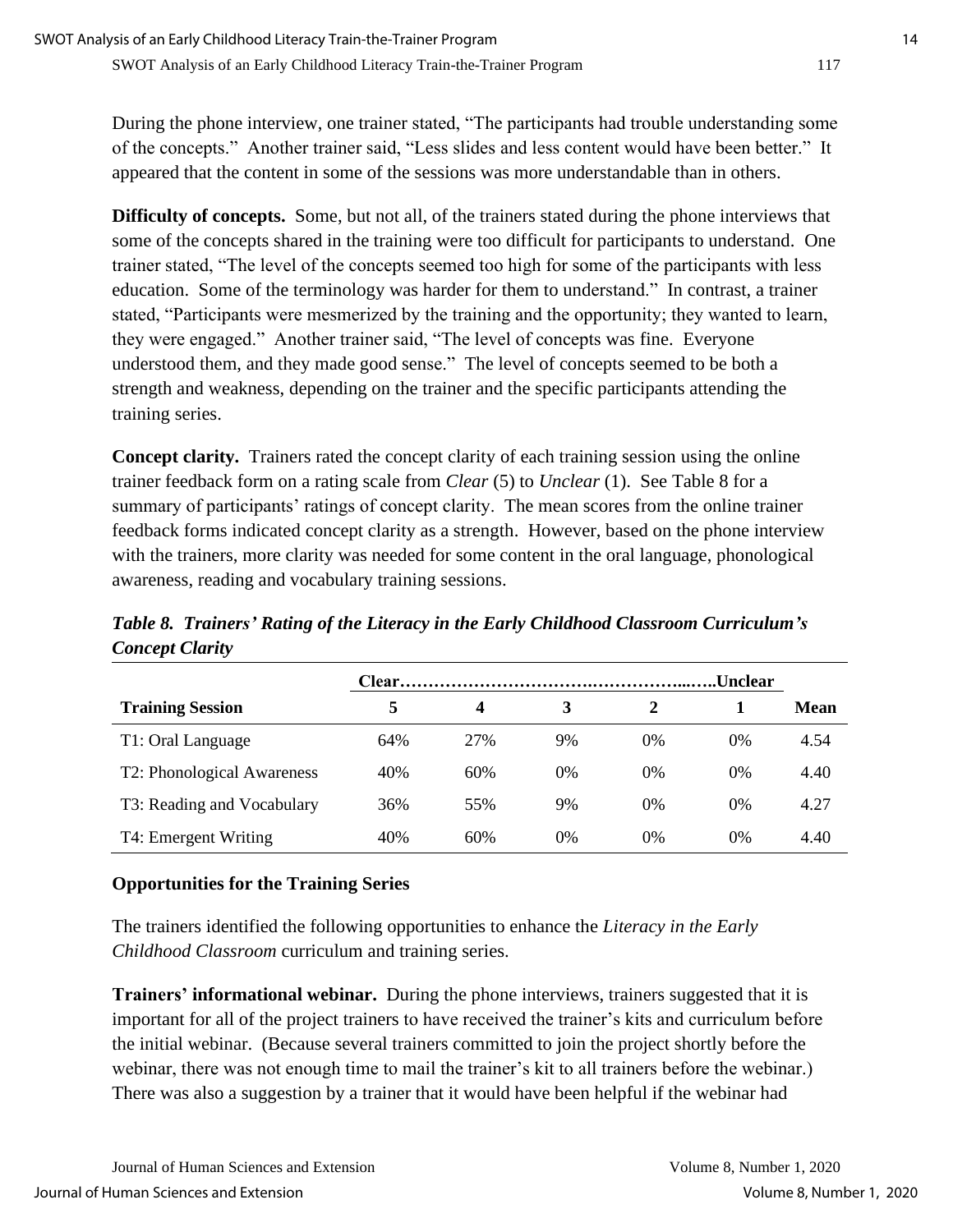provided ideas on how activities from the training series could be modified for different audiences. For example, how could the activities be modified for participants with higher and lower levels of understanding of the concepts presented?

**Length of sessions.** Trainers had differing opinions on the length of sessions during the phone interviews. One trainer said, "I was going to recommend 2-hour sessions, but after the discussion with some of the participants, I determined 3 hours was fine because the training kept their attention." Another trainer said, "I liked 3-hour sessions because it let us dig in." There are some potential opportunities for meeting the needs of trainers and participants by offering different training options. Some trainers suggested taking each 3-hour session and breaking it into two 2-hour sessions or having an option to pick and choose the activities for either a 2-hour or 3-hour session. There is also the opportunity to streamline the content by reducing the number of slides in each session and providing trainers with strategies on how to adjust concepts taught based on the learner's level of understanding.

**Accessing funding**. One of the opportunities suggested by a trainer during the phone interview was related to accessing funding to purchase children's books and make-and-take activities for the participants. Several trainers indicated it would have been helpful to have funding to buy some of the children's books featured in the program for the participants. One trainer stated, "It would be great to connect with a funding source to purchase children's books to give to the participants. They were good books to share." One trainer shared that she had received \$1,500 in outside funding to purchase children's books for participants. Another trainer gave the participants books she had obtained from hosting a Scholastic book fair.

**Addressing trainer concerns.** There are additional opportunities to address some of the concerns that trainers shared about the training during the phone interviews. One trainer stated that before she taught the training sessions, she was hesitant about some of the material that was less familiar and afraid the participants wouldn't understand certain concepts. This trainer also stated, "The training went over fine, and the second time I taught, it went much better after I had practiced and said aloud the concepts." Another trainer stated feeling overwhelmed at the beginning of the project. The concerns shared by trainers are opportunities to identify additional ways to ensure that trainers have adequate background and comfort with the material before they start teaching the program.

## **Threats to the Training Series**

Participants did not note any external or internal threats to the training series. Potential threats identified by the authors will be discussed in the discussion section.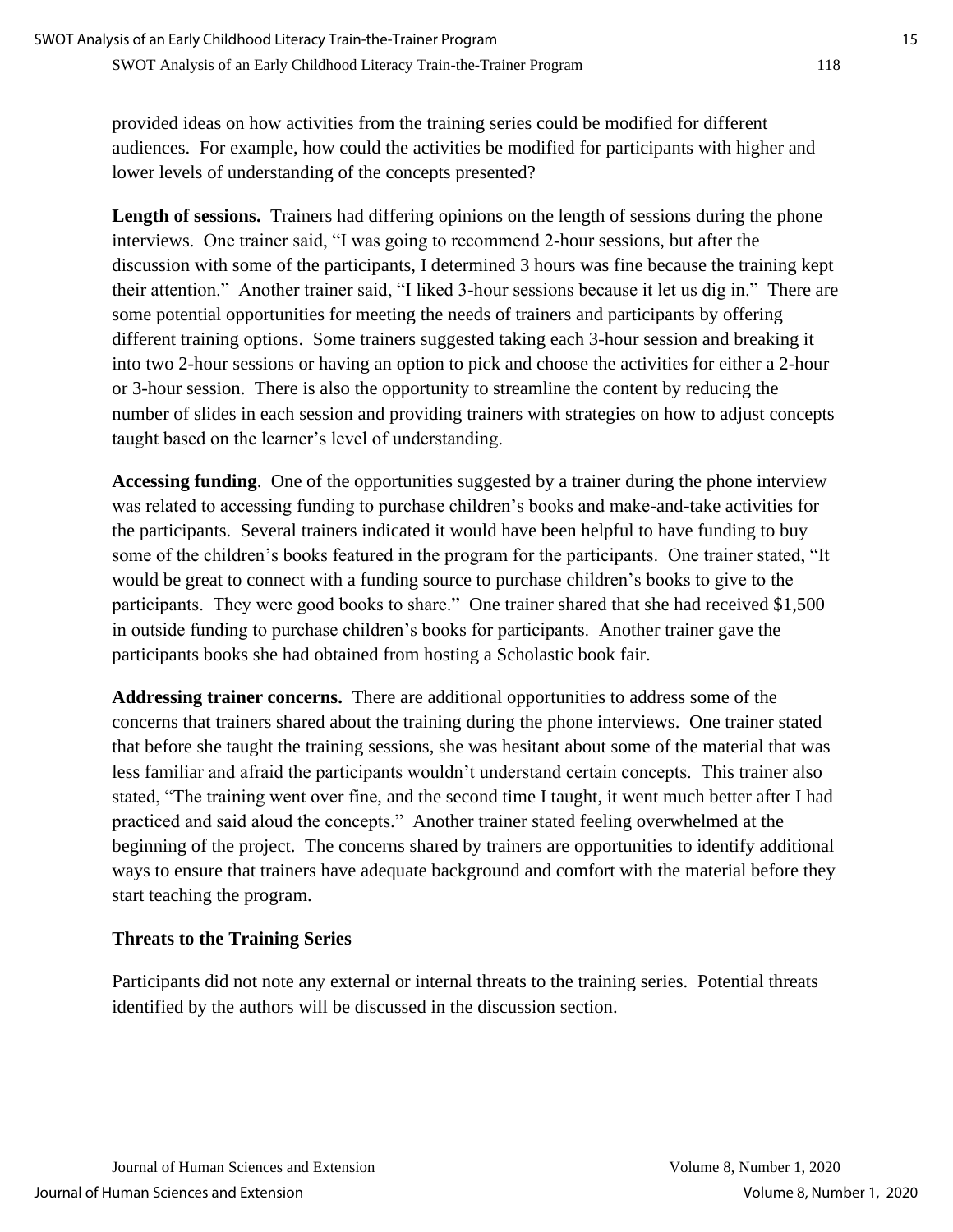#### **Discussion**

This study identified Strength, Weakness, Opportunities, and Threats of the multi-state *Literacy in the Early Childhood Classroom* training series. Table 9 outlines the Strengths, Weaknesses, Opportunities, and Threats identified by the study. The purpose of the SWOT analysis was to examine the successes, challenges, internal opportunities, and external threats to implementing the *Literacy in the Early Childhood Classroom* training program in multiple states in its current format. The insights from the SWOT analysis indicated what aspects of the training series worked best for the trainers and what could be changed to improve the effectiveness of implementation and delivery of the training program. The study also evaluated the impact of the curriculum and training series on gains in the knowledge scores of participants (pre and post) on four language and literacy topics.

*Table 9. Summary of the Literacy in the Early Childhood Classroom Program's Strengths, Weaknesses, Opportunities, and Threats*

| <b>Strengths</b>                                    | <b>Weaknesses</b>                                  |
|-----------------------------------------------------|----------------------------------------------------|
| -Initial webinar                                    | -Only one initial informational webinar            |
| -Trainer's kit, organized by session                | -Program length (too long)                         |
| -Ease of use                                        | -Too much training content                         |
| -Sufficient support from authors                    | -Needed more time for discussion                   |
| -Supporting materials including handouts, videos,   | -Some concepts difficult to understand             |
| training activities, and children's books           | -Too many PowerPoint slides                        |
| -Training session organization                      | -Needed more clarity on some concepts              |
| -Positive response from participants                |                                                    |
| <b>Opportunities</b>                                | <b>Threats</b>                                     |
| -More webinars on how activities could be           | -No threats were identified by trainers            |
| modified                                            |                                                    |
| -Streamline content                                 | Potential threats identified by authors            |
| -Reduce PowerPoint slides                           | -Aligning the training curriculum to match         |
| -Provide trainers with more teaching strategies     | different states' standards and childcare training |
| -Access funding to purchase children's books        | policies                                           |
| -Identify additional ways to support trainers, such | -Funding                                           |
| as in-depth communication prior to                  | -Time and effort commitment to implement series    |
| implementation                                      |                                                    |

This study revealed that *Literacy in the Early Childhood Classroom* program had many strengths. Specific strengths identified from the online trainer feedback forms included ease of use and supporting materials. During the post interviews, most of the trainers stated that the trainer's informational webinar and organization of the training series were strengths. Consistent with previous research (Downer et al., 2011; Wasik & Hindman, 2011), this multi-state training series helped the trainers of early childhood professionals in this study use targeted instructional strategies to support early literacy skills and provide the training sessions participants with opportunities to share experiences and practice skills during training sessions. In addition, the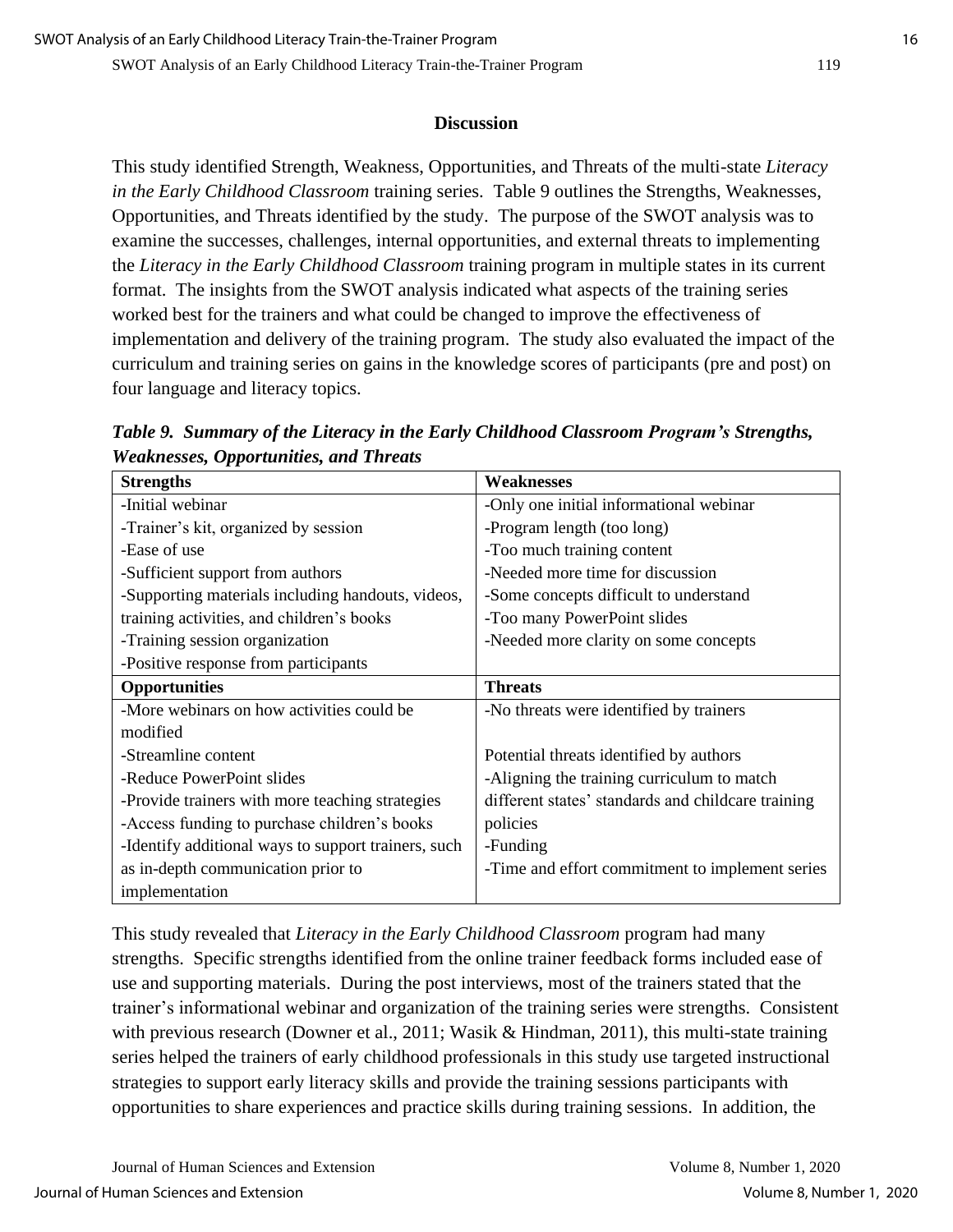training program provided, what the trainers felt, were high-quality books related to early language and literacy topics and shared activities that could be implemented in early childhood classrooms. This is important because children's experiences with books and other written materials are related to print knowledge and dialogic reading experiences can foster early literacy development (Lonigan, Allan, & Lerner, 2011).

A few weaknesses were identified by trainer participants in this study. These included that there was only one trainer's informational webinar, each training session may have been too long, too much information was shared in each session, and some concepts in the oral language, phonological awareness, and reading and vocabulary sessions were perceived by trainers to be difficult for some early childhood professionals to understand, especially if the participant had less formal education or experience in early childhood. Previous research suggests that the training series could still be effective if shortened from 12 hours to 10 hours. According to one earlier study, a 10-hour total time, low-intensity series of professional development training (five two-hour training sessions), focused only on literacy, significantly improved the literacy practices and knowledge of early childhood professionals (Gerde, Duke, Moses, Spybrook, & Shedd, 2014).

This study also identified several suggestions for improving the program. The opportunities identified in this study clarified the importance of pre-planning and in-depth communication with trainers prior to their teaching the training sessions. The trainers in this study indicated the need to receive the trainer's kits and curriculum before the initial webinar and to have several shorter webinars for each of the four sessions. Working with trainers to customize the training series to the requirements of their specific state, without compromising the quality of content taught, was also something that the trainers indicated would improve the program. States have different requirements for professional learning hours, so it is important to consider state regulations when planning how to implement the training series (PreschoolTeacher.org, 2018).

Accessing funding is another way identified by the trainers to promote the *Literacy in the Early Childhood Classroom* program and provide early childhood professionals with books featured in the program for use in their classrooms. Local or state funding that supports early learning initiatives may be a source of financial support to defray the cost of children's books. Trainers could also investigate in-kind donations from bookstores or including the cost of books in a participant fee for the training.

Although the trainers did not identify any specific threats, the authors identified some potential threats to expanding the program to additional states exist. Possible threats include aligning the training curriculum to match different states' standards and childcare training policies. States also vary in the number of hours of training early childhood professionals are required to complete each year. Asking early childhood professionals to commit to attending 12 hours of training in a state that only requires 10 hours of training per year would require persuasive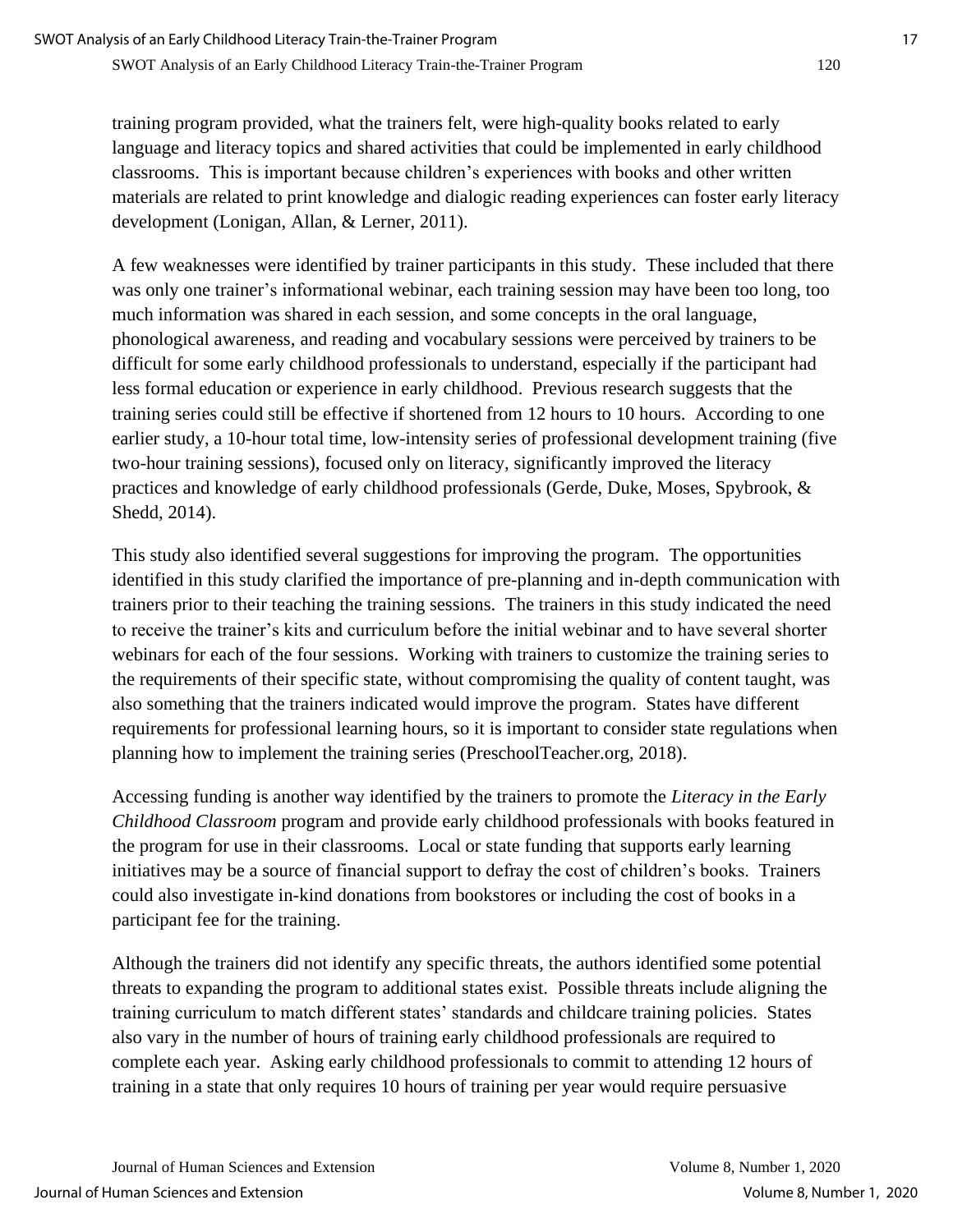marketing from the trainer. The need to receive funding and give time and effort commitment to implementing the series are also potential threats.

Based on participants' ratings of their knowledge, participants learned important concepts about early literacy at each training session. This finding is consistent with an earlier meta-analysis, which found that specialized training improves the competencies of early childhood professionals, including their attitudes, knowledge, and skills (Fukkink & Lont, 2007).

## **Limitations**

The study has several limitations that should be noted. The training series was only replicated in four states, and the sample size was moderate. Trainers volunteered to participate in the study, and how the trainers delivered the training content was not assessed. Because the focus of the study was on formative feedback on the training series, this study did not include a control group. Early childhood professionals' frequencies of implementation of literacy instructional practices were self-reported so they may not accurately reflect actual practices.

In this study, the researcher provided some of the possible items in the trainers' online survey and the trainer interviews instead of only using generic questions, such as "What are the strengths of the program?" This may have resulted in items being included in each of the SWOT categories that might not have shown up if the participants had not been prompted by those items. The lack of interaction among the trainers by using the online feedback form may have resulted in some ideas not being included in the SWOT analysis or ideas not being fully developed.

Another potential limitation of this study was that the researchers assigned the items to SWOT categories rather than the participating trainers. This may have resulted in items being assigned or prioritized differently than if they had been discussed and assigned by the trainers.

More research is also needed to learn how specific teacher characteristics, including education and classroom experience, is related to their levels of knowledge about literacy development. This type of information could inform how curricula could be modified to address specific subpopulations of early childhood professionals' needs to enhance their knowledge gains.

Lastly, although this formative evaluation provides important information about implementing the program in multiple states, additional studies are needed that are structured in ways to address these limitations.

## **Implications**

The trainers participating in this study were asked if they planned to teach the *Literacy in the Early Childhood* training program again. All of the trainers responded in the affirmative. As one trainer said, "I think you hit the mark with this training and the importance of the literacy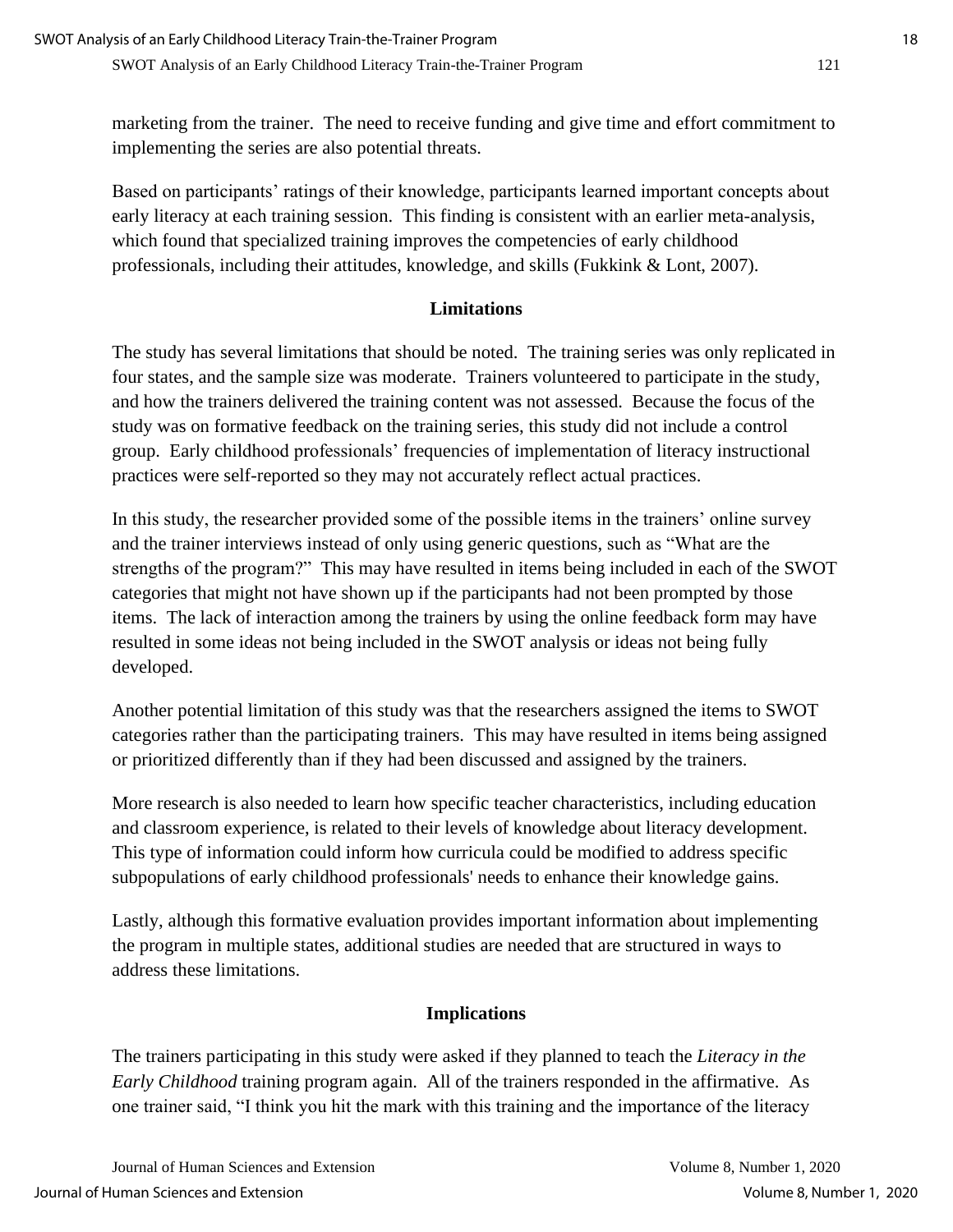areas covered. I was excited to participate. The materials were good, and overall, it was a very positive experience." Therefore, the *Literacy in the Early Childhood Classroom* training series will continue to be taught in the states included in the study as well as additional states. The curriculum authors will make revisions to the webinar and training program based on the weaknesses and opportunities identified in the current SWOT analysis.

#### **Conclusions**

The *Literacy in the Early Childhood Classroom* training series had a positive impact on both trainers and early childhood professionals who attended the training series. Overall, trainers indicated that the training series was easy to use, and participants responded positively to the interactive training format. Trainers planned to continue using the training sessions and supporting materials after the research project ended.

There are also opportunities to improve the training series in the future by addressing the length of the training (both the overall length of the series, as well as the length of the individual sessions), providing greater clarity about some of the training content, and ensuring that all trainers have the background and confidence to teach the material prior to implementation. With these minor updates, the *Literacy in the Early Childhood Classroom* training series will continue to be used in preparing early childhood professionals to teach emergent literacy skills to young children.

#### **References**

- Beecher, C. C., Abbott, M. I., Petersen, S., & Greenwood, C. R. (2017). Using the Quality of Literacy Implementation Checklist to improve preschool literacy instruction. *Early Childhood Education Journal, 45*(5), 595–602. doi:10.1007/s10643-016-0816-8
- Bierman, K. L., Domitrovich, C. E., Nix, R. L., Gest, S. D., Welsh, J. A., Greenberg, M. T., ... Gill, S. (2008). Promoting academic and social-emotional school readiness: The Head Start REDI program. *Child Development, 79*(6), 1802–1817. doi:10.1111/j.1467- 8624.2008.01227.x
- Bingham, G. E., Quinn, M. F., & Gerde, H. K. (2017). Examining early childhood teachers' writing practices: Associations between pedagogical supports and children's writing skills. *Early Childhood Research Quarterly, 39*(2), 35–46. doi:10.1016/j.ecresq.2017.01.002
- Bowman, B. T., Donovan, S., & Burns, M. S. (2001). *Eager to learn: Educating our preschoolers.* Washington, DC: The National Academies Press.
- Burchinal, M., Howes, C., Pianta, R., Bryant, D., Early, D., Clifford, R., & Barbarin, O. (2008). Predicting child outcomes at the end of kindergarten from the quality of pre-kindergarten teacher-child interactions and instruction. *Applied Developmental Science, 12*(3), 140– 153. doi:10.1080/10888690802199418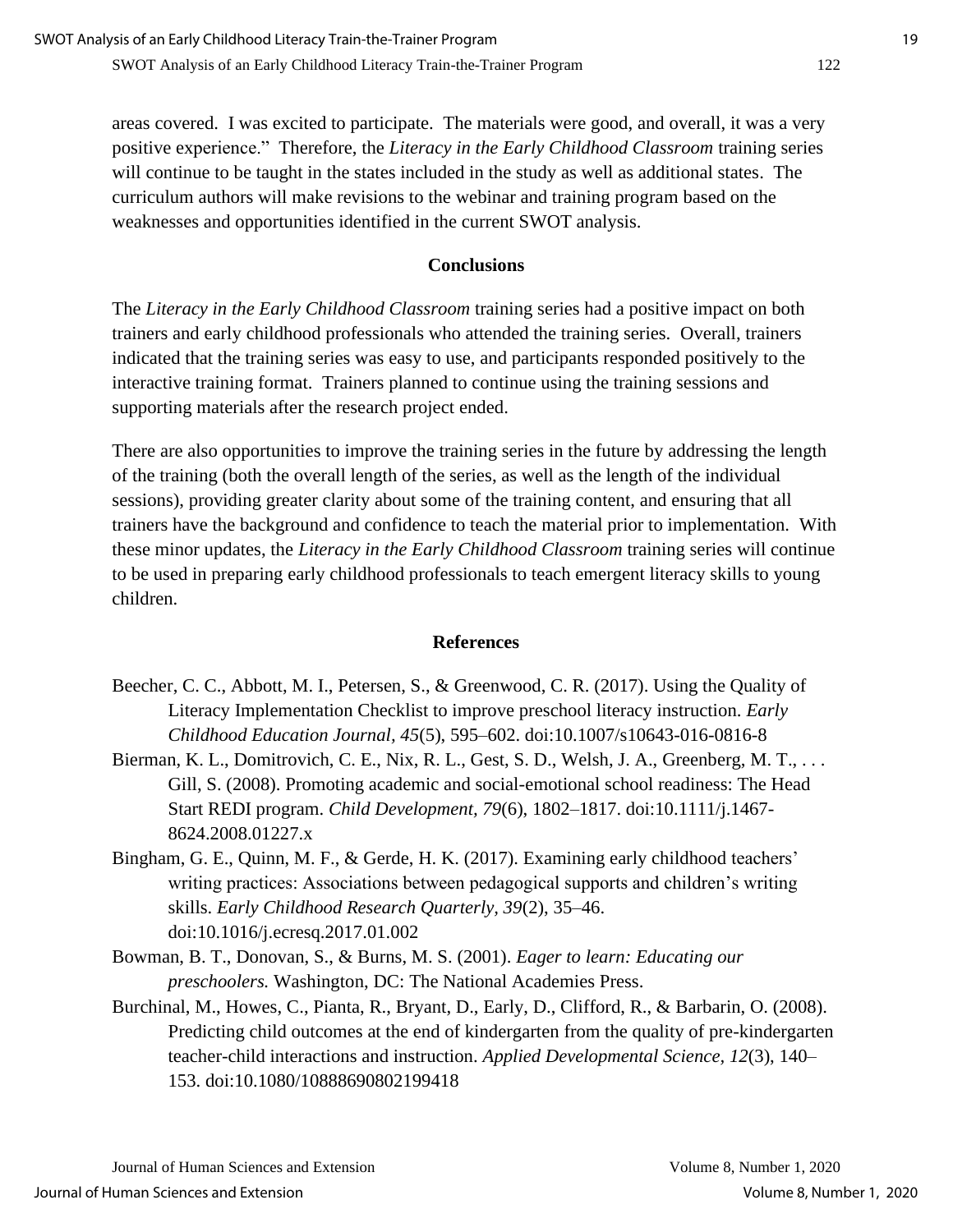- Byington, T. A., & Kim, Y. (2015). *Literacy in the early childhood classroom CM-15-04*. Reno, NV: University of Nevada Cooperative Extension Service.
- Dickinson, D., K. (2011). Teachers' language practices and academic outcomes of preschool children. *Science, 6045*, 964–967. doi:10.1126/science.1204526
- Dinnebeil, L. A., & McInerney, W. F. (2011). *A guide to itinerant early childhood special education services*. Baltimore, MD: Brookes.
- Downer, J. T., Pianta, R. C., Fan, X., Hamre, B. K., Mashburn, A., & Justice, L. (2011). Effects of web-mediated teacher professional development on the language and literacy skills of children enrolled in prekindergarten programs. *NHSA Dialog, 14*(4), 189–212. doi:10.1080/15240754.2011.613129
- Fernald, A., Marchman, V. A., & Weisleder, A. (2013). SES differences in language processing skill and vocabulary are evident at 18 months. *Developmental Science, 16*(2), 234–248. doi:10.1111/desc.12019
- Fukkink, R. G., & Lont, A. (2007). Does training matter? A meta-analysis and review of caregiver training studies. *Early Childhood Research Quarterly, 22*(3), 294–311. doi:10.1016/j.ecresq.2007.04.005
- Gerde, H. K., Duke, N. K., Moses, A. M., Spybrook, J., & Shedd, M. K. (2014). How much for whom? Lessons from an efficacy study of modest professional development for child care providers. *Early Education & Development, 25*(2), 421–441. doi:10.1080/10409289.2013.788424
- Gillentine, J. (2006). Understanding early literacy development: The impact of narrative and reflection as tools within a collaborative professional development setting. *Journal of Early Childhood Teacher Education, 27*(4), 343–362. doi:10.1080/10901020600996034
- Guo, Y., Piasta, S. B., Justice, L. M., & Kaderavek, J. N. (2010). Relations among preschool teachers' self-efficacy, classroom quality, and children's language and literacy gains. *Teaching and Teacher Education, 26*(4), 1094–1103. doi:10.1016/j.tate.2009.11.005
- Helms, M. M., & Nixon, J. (2010). Exploring SWOT analysis where are we now? A review of academic research from the last decade. *Journal of Strategy & Management, 3*(3), 215– 251. doi:10.1108/17554251011064837
- Hernandez, D. J., & Annie, E. C. F. (2011). *Double jeopardy: How third-grade reading skills and poverty influence high school graduation*. Retrieved from https://eric.ed.gov/?id=ED518818
- Hindman, A. H., Wasik, B. A., & Snell, E. K. (2016). Closing the 30 million word gap: Next steps in designing research to inform practice. *Child Development Perspectives, 10*(2), 134–139. doi:10.1111/cdep.12177
- Jalongo, M. R., & Sobolak, M. J. (2011). Supporting young children's vocabulary growth: The challenges, the benefits, and evidence-based strategies. *Early Childhood Education Journal, 38*(6), 421–429. doi:10.1007/s10643-010-0433-x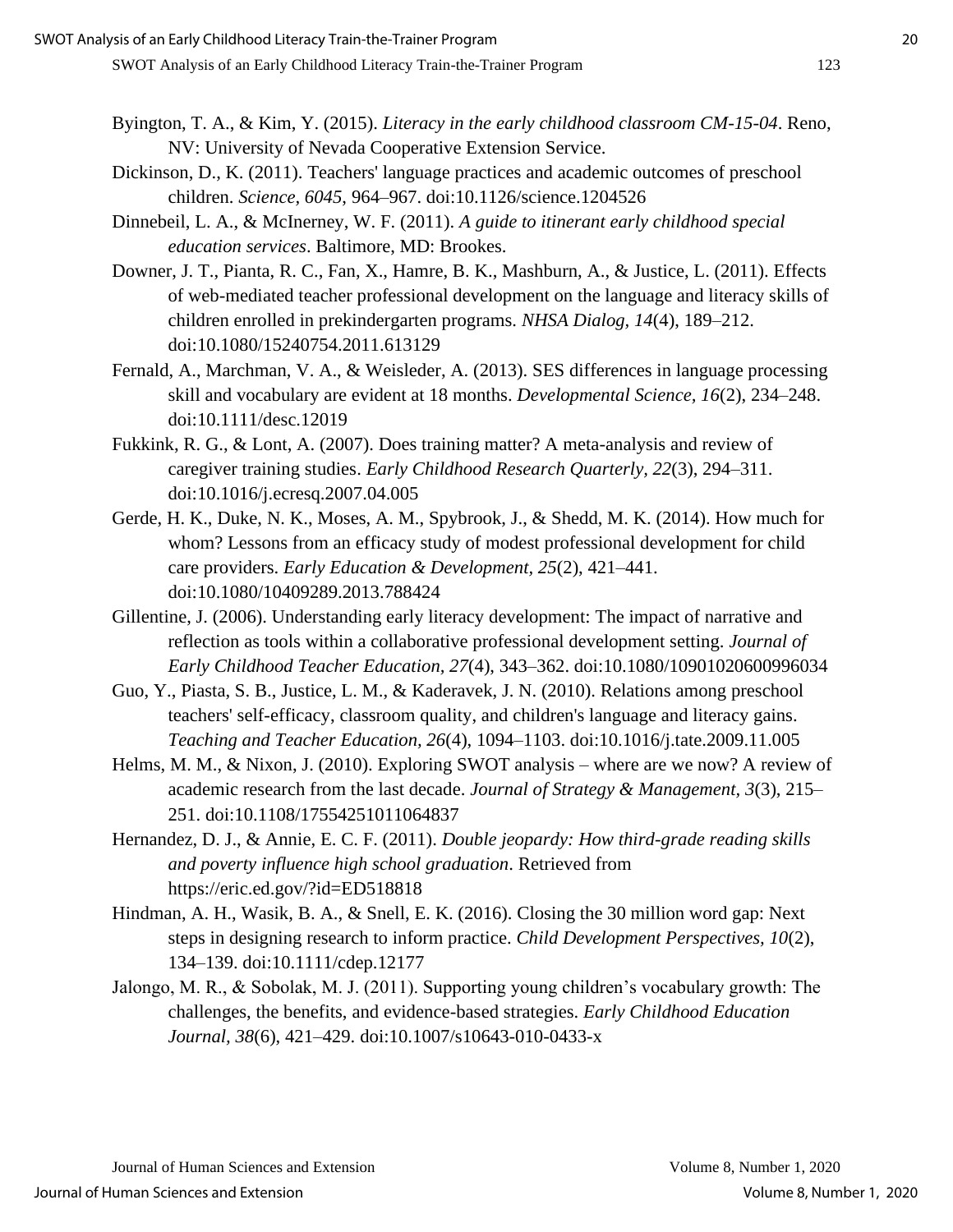- Koutsoftas, A. D., Dubasik, V. L., & Moss DiDonato, A. (2017). Preschool teachers' endorsement of instructional practices: An interprofessional exploration. *Educational Research, 59*(1), 36–53. doi:10.1080/00131881.2016.1267581
- Lacour, M. M., McDonald, C., Tissington, L. D., & Thomason, G. (2017). Improving prekindergarten children's attitude and interest in reading through a parent workshop on the use of dialogic reading techniques. *Reading Improvement, 54*(2), 71–81.
- Landry, S. H., Swank, P. R., Anthony, J. L., & Assel, M. A. (2011). An experimental study evaluating professional development activities within a state funded pre-kindergarten program. *Reading and Writing, 24*(8), 971–1010. doi:10.1007/s11145-010-9243-1
- Lervåg, A., Hulme, C., & Melby-Lervåg, M. (2018). Unpicking the developmental relationship between oral language skills and reading comprehension. *Child Development, 89*(5), 1821–1838. doi:10.1111/cdev.12861
- Lonigan, C. J. (2006). Development, assessment, and promotion of preliteracy skills. *Early Education and Development, 17*(1), 91–114. doi:10.1207/s15566935eed1701\_5
- Lonigan, C. J., Allan, N. P., & Lerner, M. D. (2011). Assessment of preschool early literacy skills: Linking children's educational needs with empirically supported instructional activities. *Psychology in the Schools, 48*(5), 488–501. doi:10.1002/pits.20569
- Morgan, P. L., Farkas, G., Hillemeier, M. M., Hammer, C. S., & Maczuga, S. (2015). 24-monthold children with larger oral vocabularies display greater academic and behavioral functioning at kindergarten entry. *Child Development, 86*(5), 1351–1370. doi:10.1111/cdev.12398
- National Association for the Education of Young Children. (2009). *NAEYC standards for early childhood professional preparation*. Retrieved from

https://www.naeyc.org/resources/position-statements/standards-professional-preparation National Early Literacy Panel. (2008). *Developing early literacy: Report of the National Early* 

*Literacy Panel*. Retrieved from https://lincs.ed.gov/publications/pdf/NELPReport09.pdf

- Neuman, S. B., & Wright, T. S. (2010). Promoting language and literacy development for early childhood educators: A mixed-methods study of coursework and coaching. *Elementary School Journal, 111*(1), 63–86. doi:10.1086/653470
- Ortega-Altamirano, D. V., Rodríguez-Oliveros, G., González-Unzaga, M. A., & Reyes-Morales, H. (2018). Perceptions of childcare staff for preventing overweight in Mexican preschool children: A SWOT analysis [*Percepciones del personal de guarderías sobre la prevención del sobrepeso en preescolares mexicanos: Análisis*]*. FODA, 60*(2), 1–9. doi:10.21149/8897
- Pace, A., Alper, R., Burchinal, M. R., Golinkoff, R. M., & Hirsh-Pasek, K. (2019). Measuring success: Within and cross-domain predictors of academic and social trajectories in elementary school. *Early Childhood Research Quarterly, 46*(1), 112-125. doi:10.1016/j.ecresq.2018.04.001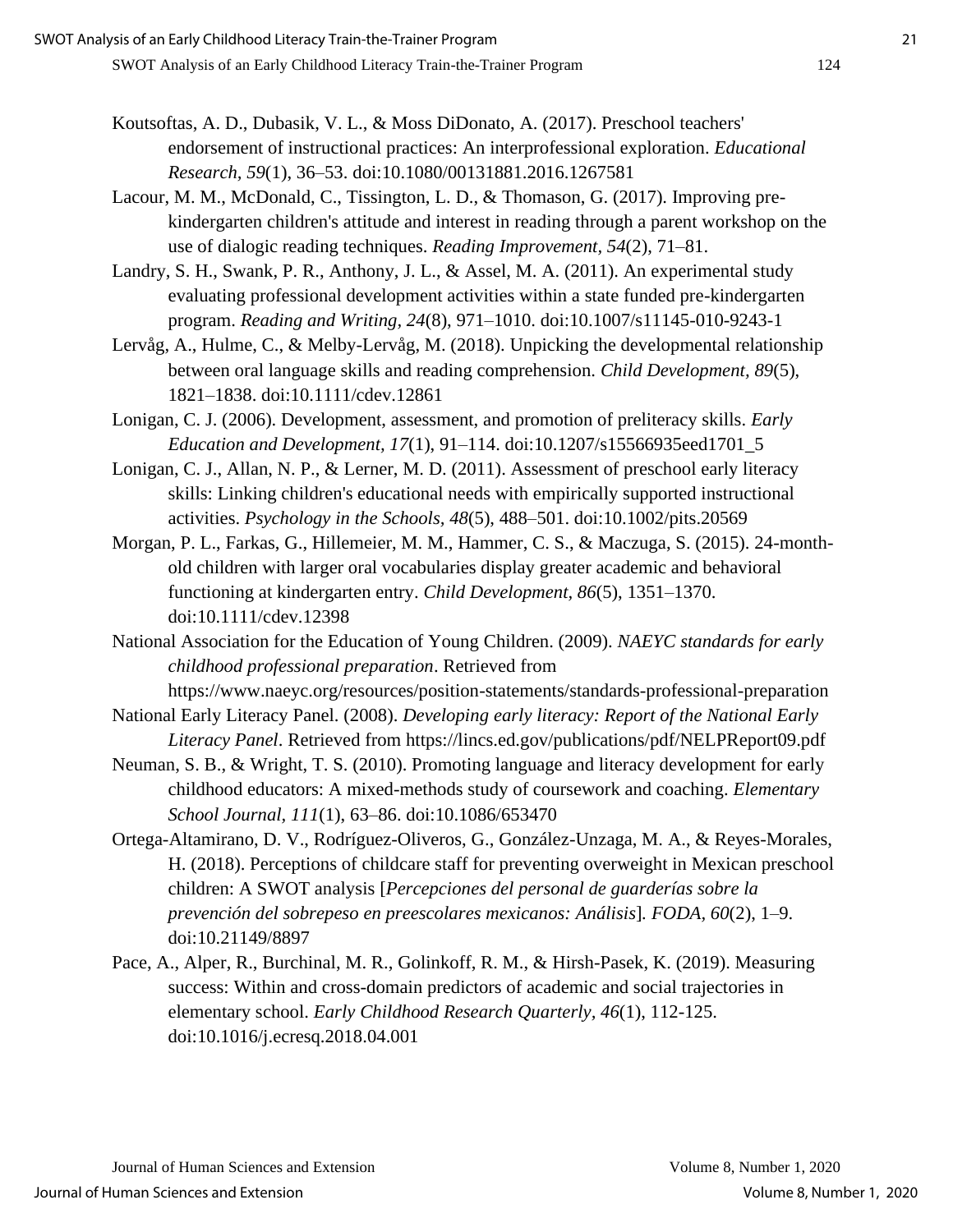Pollard-Durodola, S. D., Gonzalez, J. E., Simmons, D. C., Kwok, O., Taylor, A. B., Davis, M. J., . . . Simmons, L. (2011). The effects of an intensive shared book-reading intervention for preschool children at risk for vocabulary delay. *Exceptional Children, 77*(2), 161–183. doi:10.1177/001440291107700202

PreschoolTeacher.org. (2018). *A primer in professional development for early childhood educators*. Retrieved from https://www.preschoolteacher.org/professional-development/

- Puranik, C. S., Lonigan, C. J., & Kim, Y. S. (2011). Contributions of emergent literacy skills to name writing, letter writing, and spelling in preschool children. *Early Childhood Research Quarterly, 26*(4), 465–474. doi:10.1016/j.ecresq.2011.03.002
- Puranik, C. S., Phillips, B. M., Lonigan, C. J., & Gibson, E. (2018). Home literacy practices and preschool children's emergent writing skills: An initial investigation. *Early Childhood Research Quarterly, 42*(1), 228–238. doi:10.1016/j.ecresq.2017.10.004
- Ratekin, C., & Bess, G. (2003). Preparing to evaluate your child care center's performance Steps to building an administrative infrastructure to support quality. *Child Care Information Exchange, 151,* 28–34. Retrieved from https://www.childcareexchange.com/library/5015128.pdf
- Sénéchal, M., Ouellette, G., Pagan, S., & Lever, R. (2012). The role of invented spelling on learning to read in low-phoneme awareness kindergartners: A randomized-control-trial study. *Reading and Writing: An Interdisciplinary Journal, 25*(4), 917–934. doi:10.1007/s11145-011-9310-2
- Vukelich, C. (2015). Supporting young children's lanugage learning through teachers' use of evidence-based instructional strategies. *Asia-Pacific Journal of Research in Early Childhood Education, 9*(1), 1–18. doi:10.17206/apjrece.2015.9.1.1
- Wasik, B. A., & Hindman, A. H. (2011). Improving vocabulary and pre-literacy skills of at-risk preschoolers through teacher professional development. *Journal of Educational Psychology, 103*(2), 455–469. doi:10.1037/a0023067
- Weisleder, A., & Fernald, A. (2013). Talking to children matters: Early language experience strengthens processing and builds vocabulary. *Psychological Science-Cambridge, 24*(11), 2143–2152. doi:10.1177/0956797613488145
- Wellman, R. L., Lewis, B. A., Freebairn, L. A., Avrich, A. A., Hansen, A. J., & Stein, C. M. (2011). Narrative ability of children with speech sound disorders and the prediction of later literacy skills. *Language, Speech, & Hearing Services in Schools, 42*(4), 561–579. doi:10.1044/0161-1461(2011/10-0038)
- Ying, G., Justice, L. M., Kaderavek, J. N., & McGinty, A. (2012). The literacy environment of preschool classrooms: contributions to children's emergent literacy growth. *Journal of Research in Reading, 35*(3), 308–327. doi:10.1111/j.1467-9817.2010.01467.x